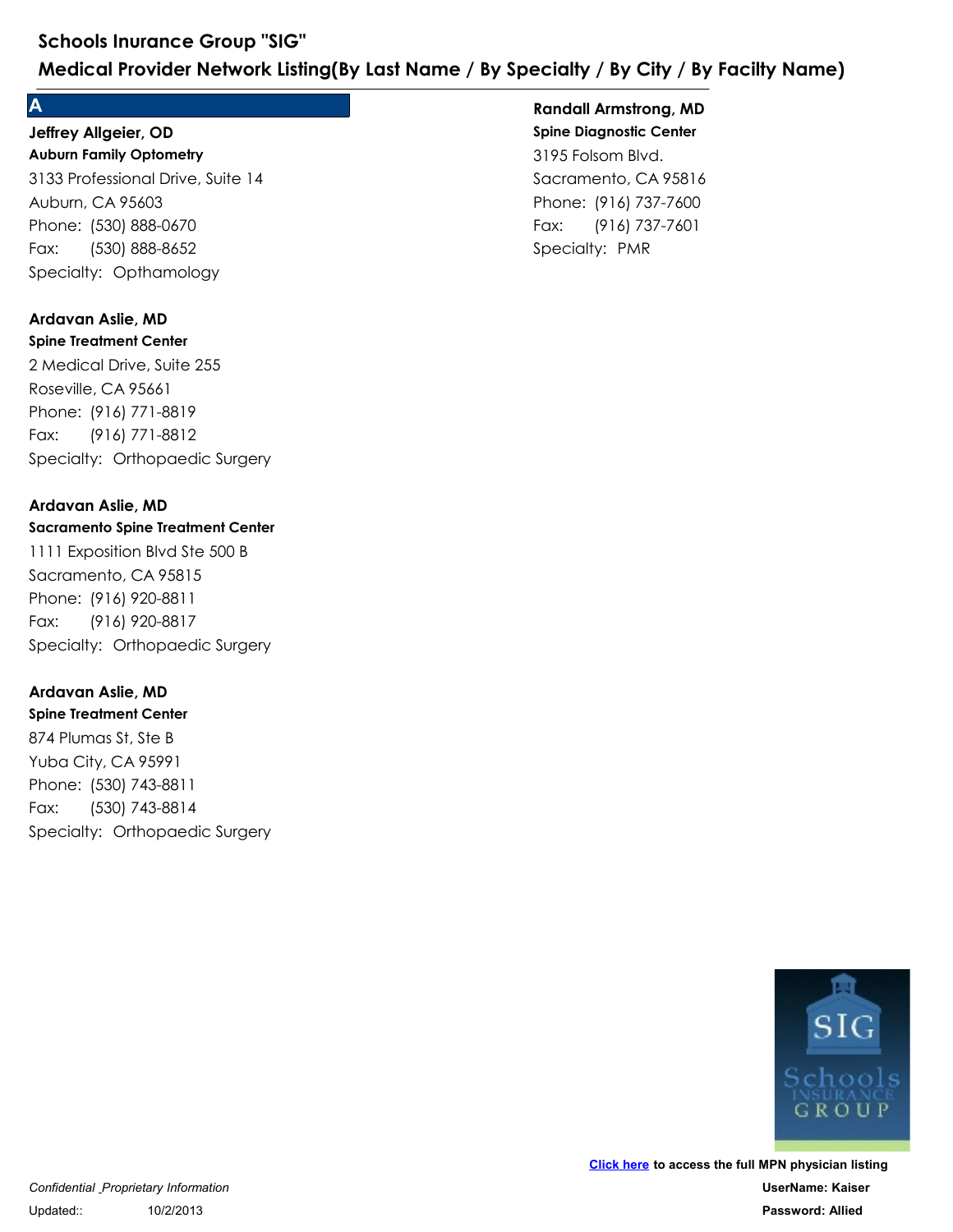#### **B B B B B B**

**Urgent Care Center of Folsom** 1600 Creekside Drive, Suite 1400 Folsom, CA 95630 Schools Inurance Group "SIG"<br>
Medical Provider Network Listing(By Last Name<br>
B<br>
David Brazzel, MD<br>
Urgent Care Center of Folsom<br>
1600 Creekside Drive, Suite 1400<br>
Folsom, CA 95630<br>
Phone: (916) 984-8244<br>
Fax: (916) 984-820 Schools Inurance Group "SIG"<br>
Medical Provider Network Listing(By<br>
B<br>
David Brazzel, MD<br>
Urgent Care Center of Folsom<br>
1600 Creekside Drive, Suite 1400<br>
Folsom, CA 95630<br>
Phone: (916) 984-8244<br>
Fax: (916) 984-8206<br>
Special Fax: (916) 984-8206 **David Brazzel, MD** 1600 Creekside Drive, Suite 1400<br>Folsom, CA 95630<br>Phone: (916) 984-8244<br>Fax: (916) 984-8206<br>Specialty: Emergency Medicine<br>**John Boeye, MD**<br>**John Boeye, MD**<br>275 Grass Valley Hwy<br>Auburn, CA 95603<br>Phone: (530) 885-0344<br>Fax: (

#### **Sierra Doctors Medical Group John Boeye, MD**

275 Grass Valley Hwy Auburn, CA 95603 Phone: (916) 984-8244<br>Fax: (916) 984-8206<br>Specialty: Emergency Medicine<br>John Boeye, MD<br>John Boeye, MD<br>Sierra Doctors Medical Group<br>275 Grass Valley Hwy<br>Auburn, CA 95603<br>Phone: (530) 885-0344<br>Fax: (530) 885-5046<br>Specialty: Fax: (530) 885-5046 275 Grass Valley Hwy<br>Auburn, CA 95603<br>Phone: (530) 885-0344<br>Fax: (530) 885-5046<br>Specialty: Occupational Health<br>**Barton Occupational Health**<br>2170 South Avenue<br>South Lake Tahoe, CA 96150<br>Phone: (530) 543-5882<br>Fax: (530) 541-

#### **Barton Occupational Health**

2170 South Avenue South Lake Tahoe, CA 96150 Phone: (530) 885-0344<br>Fax: (530) 885-5046<br>Specialty: Occupational Health<br>**Barton Occupational Health**<br>2170 South Avenue<br>South Lake Tahoe, CA 96150<br>Phone: (530) 543-5882<br>Fax: (530) 541-4697<br>Specialty: Occupational Health<br>**J** Fax: (530) 541-4697

## **Jeffrey Bergeson, DO**

**Sutter Orthopedics & Surgery** 11795 Education St, Suite 224 Auburn, CA 95603 Phone: (530) 543-5882<br>Fax: (530) 541-4697<br>Specialty: Occupational Health<br>**Jeffrey Bergeson, DO**<br>**Surler Orthopedics & Surgery**<br>11795 Education St, Suite 224<br>Auburn, CA 95603<br>Phone: (530) 886-6820<br>Fax: (530) 886-6821<br>Specia 2170 South Avenue<br>
South Lake Tahoe, CA 96150<br>
Phone: (530) 543-5882<br>
Fax: (530) 541-4697<br>
Specialty: Occupational Health<br> **Jeffrey Bergeson, DO**<br> **Sutter Orthopedics & Surgery**<br>
11795 Education St, Suite 224<br>
Auburn, CA 9 Fax: (530) 886-6821

#### **Tahoe Orthopedic & Sports Stephen Bannar, MD**

1139 Third Street South Lake Tahoe, CA 96150 **Ecialty / By City / By Facilty Name)**<br> **Stephen Bannar, MD**<br> **Tahoe Orthopedic & Sports**<br>
1139 Third Street<br>
South Lake Tahoe, CA 96150<br>
Phone: (530) 541-3100<br>
Fax: (775) 588-1299<br>
Specialty: Orthopaedic Surgery<br>
Robert B **ecialty / By City / By Facilty Name)**<br> **Stephen Bannar, MD**<br> **Tahoe Orthopedic & Sports**<br>
1139 Third Street<br>
South Lake Tahoe, CA 96150<br>
Phone: (530) 541-3100<br>
Fax: (775) 588-1299<br>
Specialty: Orthopaedic Surgery Fax: (775) 588-1299

# **North Valley Orthopedic & Hand Surgery** 370 Del Norte Avenue, Suite 201 Yuba City, CA 95991 Phone: (530) 541-3100<br>Fax: (775) 588-1299<br>Specialty: Orthopaedic Surgery<br>**Robert Burky, MD**<br>**Robert Burky, MD**<br>**North Valley Orthopedic & Hand Surgery**<br>370 Del Norte Avenue, Suite 201<br>Yuba City, CA 95991<br>Phone: (530) 671-2 1139 Third Street<br>
South Lake Tahoe, CA 96150<br>
Phone: (530) 541-3100<br>
Fax: (775) 588-1299<br>
Specialty: Orthopaedic Surgery<br> **Robert Burky, MD**<br> **North Valley Orthopedic & Hand Surgery**<br>
370 Del Norte Avenue, Suite 201<br>
Yuba Fax: (530) 671-4265 **Robert Burky, MD** 370 Del Norte Avenue, Suite 201<br>Yuba City, CA 95991<br>Phone: (530) 671-2650<br>Fax: (530) 671-4265<br>Specialty: Orthopaedic Surgery<br>**Burger Physical Therapy**<br>1990 Heritage Oak Place, Suite B<br>Auburn, CA 95603<br>Phone: (530) 823-6835

#### **Burger Physical Therapy**

1990 Heritage Oak Place, Suite B Auburn, CA 95603 Phone: (530) 671-2650<br>Fax: (530) 671-265<br>Specialty: Orthopaedic Surgery<br>Burger Physical Therapy<br>1990 Heritage Oak Place, Suite B<br>Auburn, CA 95603<br>Phone: (530) 823-6835<br>Fax: (916) 983-5906<br>Specialty: Physical Therapy Fax: (916) 983-5906 1990 Heritage Oak Place, Suite B<br>Auburn, CA 95603<br>Phone: (530) 823-6835<br>Fax: (916) 983-5906<br>Specialty: Physical Therapy<br>Burger Physical Therapy<br>2019 Anderson Road, Suite A<br>Davis, CA 95616<br>Phone: (530) 758-2222<br>Fax: (916) 9

#### **Burger Physical Therapy**

2019 Anderson Road, Suite A Davis, CA 95616 Phone: (530) 823-6835<br>Fax: (916) 983-5906<br>Specialty: Physical Therapy<br>**Burger Physical Therapy**<br>2019 Anderson Road, Suite A<br>Davis, CA 95616<br>Phone: (530) 758-2222<br>Fax: (916) 983-5906<br>Specialty: Physical Therapy Fax: (916) 983-5906

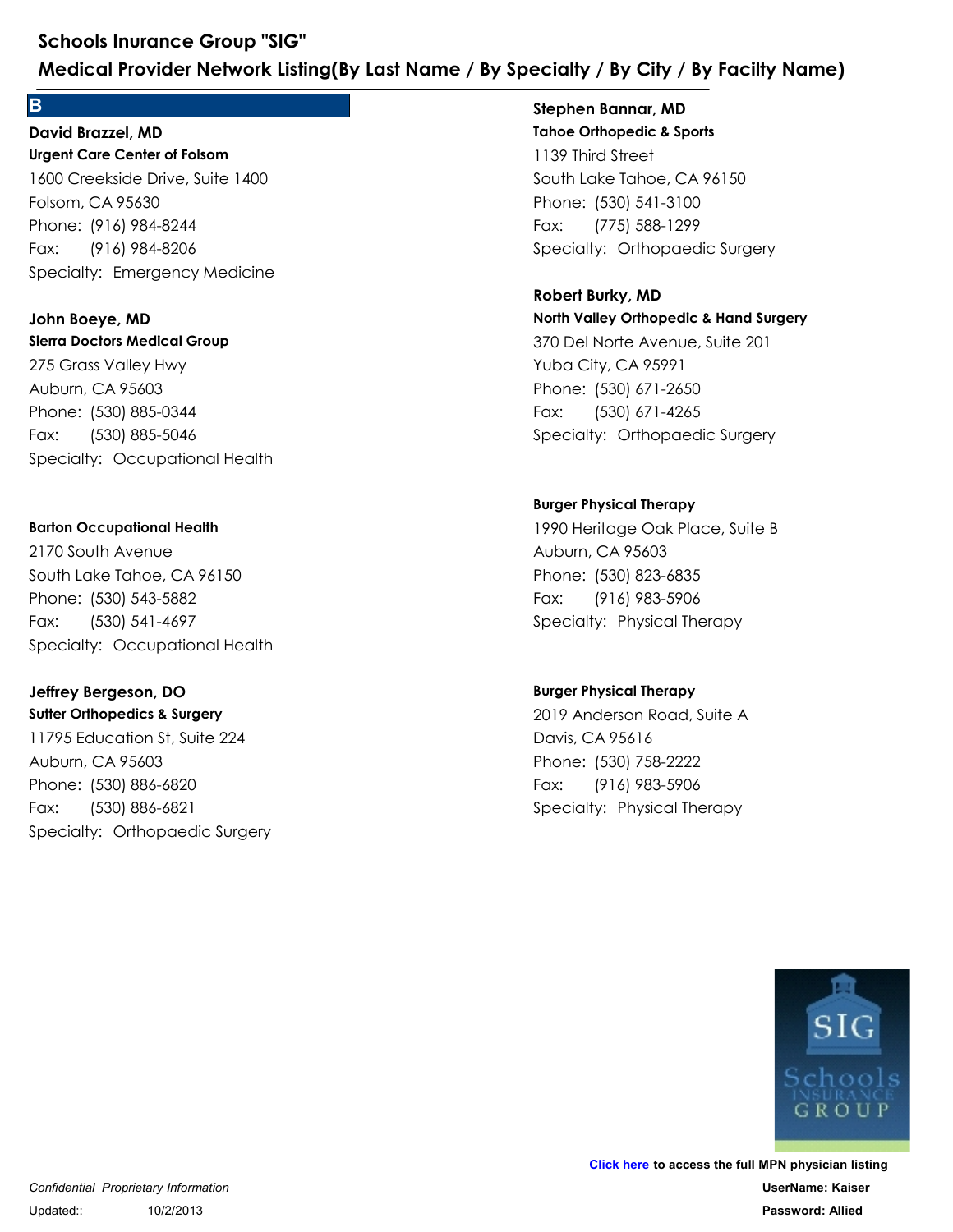#### **Burger Physical Therapy**

7805 Laguna Blvd, Suite 300 Elk Grove, CA 95758 Schools Inurance Group "SIG"<br>
Medical Provider Network Listing(By Last<br>
Burger Physical Therapy<br>
7805 Laguna Blvd, Suite 300<br>Elk Grove, CA 95758<br>
Phone: (916) 691-5400<br>
Fax: (916) 983-5906<br>
Specialty: Physical Therapy Schools Inurance Group "SIG"<br>
Medical Provider Network Listing(By<br>
Burger Physical Therapy<br>
7805 Laguna Blvd, Suite 300<br>Elk Grove, CA 95758<br>
Phone: (916) 691-5400<br>
Fax: (916) 983-5906<br>
Specialty: Physical Therapy Fax: (916) 983-5906 7805 Laguna Blvd, Suite 300<br>Elk Grove, CA 95758<br>Phone: (916) 691-5400<br>Fax: (916) 983-5906<br>Specialty: Physical Therapy<br>**Burger Physical Therapy**<br>6614 Mercy Court, Suite C<br>Fair Oaks, CA 95628<br>Phone: (916) 863-5785<br>Fax: (916)

#### **Burger Physical Therapy**

6614 Mercy Court, Suite C Fair Oaks, CA 95628 Phone: (916) 691-5400<br>Fax: (916) 983-5906<br>Specialty: Physical Therapy<br>Burger Physical Therapy<br>6614 Mercy Court, Suite C<br>Fair Oaks, CA 95628<br>Phone: (916) 863-5785<br>Fax: (916) 983-5906<br>Specialty: Physical Therapy Fax: (916) 983-5906

#### **Burger Physical Therapy**

1301 E. Bidwell Street, Suite 201 Folsom, CA 95630 Phone: (916) 863-5785<br>Fax: (916) 983-5906<br>Specialty: Physical Therapy<br>Burger Physical Therapy<br>1301 E. Bidwell Street, Suite 201<br>Folsom, CA 95630<br>Phone: (916) 983-5900<br>Fax: (916) 983-5925<br>Specialty: Physical Therapy 614 Mercy Court, Suite C<br>
Fair Oaks, CA 95628<br>
Phone: (916) 863-5785<br>
Fax: (916) 983-5906<br>
Specialty: Physical Therapy<br> **Burger Physical Therapy**<br>
1301 E. Bidwell Street, Suite 201<br>
Folsom, CA 95630<br>
Phone: (916) 983-5900<br> Fax: (916) 983-5925 1301 E. Bidwell Street, Suite 201<br>Folsom, CA 95630<br>Phone: (916) 983-5900<br>Fax: (916) 983-5925<br>Specialty: Physical Therapy<br>**Burger Physical Therapy**<br>101 E. Natoma Street, Suite 1<br>Folsom, CA 95630<br>Phone: (916) 353-5295<br>Fax: (

#### **Burger Physical Therapy**

101 E. Natoma Street, Suite 1 Folsom, CA 95630 Phone: (916) 983-5900<br>Fax: (916) 983-5925<br>Specialty: Physical Therapy<br>**Burger Physical Therapy**<br>**Burger Physical Therapy**<br>101 E. Natoma Street, Suite 1<br>Folsom, CA 95630<br>Phone: (916) 353-5295<br>Fax: (916) 983-5906<br>Specialty: Fax: (916) 983-5906

#### **Burger Physical Therapy**

900 Whispering Pines Lane Grass Valley, CA 95945 **Ecialty / By City / By Facilty Name)**<br> **Burger Physical Therapy**<br>
900 Whispering Pines Lane<br>
Grass Valley, CA 95945<br>
Phone: (530) 272-4284<br>
Fax: (916) 983-5906<br>
Specialty: Physical Therapy **ecialty / By City / By Facilty Name)**<br> **Burger Physical Therapy**<br>
900 Whispering Pines Lane<br>
Grass Valley, CA 95945<br>
Phone: (530) 272-4284<br>
Fax: (916) 983-5906<br>
Specialty: Physical Therapy Fax: (916) 983-5906

#### **Burger Physical Therapy**

1004 Fowler Way, Suite 9 Placerville, CA 95667 Phone: (530) 272-4284<br>Fax: (916) 983-5906<br>Specialty: Physical Therapy<br>Burger Physical Therapy<br>1004 Fowler Way, Suite 9<br>Placerville, CA 95667<br>Phone: (530) 626-4734<br>Fax: (916) 983-5906<br>Specialty: Physical Therapy 900 Whispering Pines Lane<br>Grass Valley, CA 95945<br>Phone: (530) 272-4284<br>Fax: (916) 983-5906<br>Specialty: Physical Therapy<br>**Burger Physical Therapy**<br>1004 Fowler Way, Suite 9<br>Placerville, CA 95667<br>Phone: (530) 626-4734<br>Fax: (91 Fax: (916) 983-5906

#### **Burger Physical Therapy**

2550 Douglas Blvd, Suite 100 Roseville, CA 95661 Phone: (530) 626-4734<br>Fax: (916) 983-5906<br>Specialty: Physical Therapy<br>Burger Physical Therapy<br>2550 Douglas Blvd, Suite 100<br>Roseville, CA 95661<br>Phone: (916) 772-7190<br>Fax: (916) 983-5906<br>Specialty: Physical Therapy 1004 Fowler Way, Suite 9<br>Placerville, CA 95667<br>Phone: (530) 626-4734<br>Fax: (916) 983-5906<br>Specialty: Physical Therapy<br>**Burger Physical Therapy**<br>2550 Douglas Blvd, Suite 100<br>Roseville, CA 95661<br>Phone: (916) 772-7190<br>Fax: (91 Fax: (916) 983-5906

#### **Burger Physical Therapy (Land Park)**

7200 South Land Park Drive, Suite 300 Sacramento, CA 95831 Phone: (916) 772-7190<br>Fax: (916) 983-5906<br>Specialty: Physical Therapy<br>**Specialty: Physical Therapy**<br>**Burger Physical Therapy (Land Park)**<br>7200 South Land Park Drive, Suite 300<br>Sacramento, CA 95831<br>Phone: (916) 391-5010<br>Fax 2550 Douglas Blvd, Suite 100<br>Roseville, CA 95661<br>Phone: (916) 772-7190<br>Fax: (916) 983-5906<br>Specialty: Physical Therapy<br>**Burger Physical Therapy (Land Park)**<br>7200 South Land Park Drive, Suite 300<br>Sacramento, CA 95831<br>Phone: Fax: (916) 983-5906

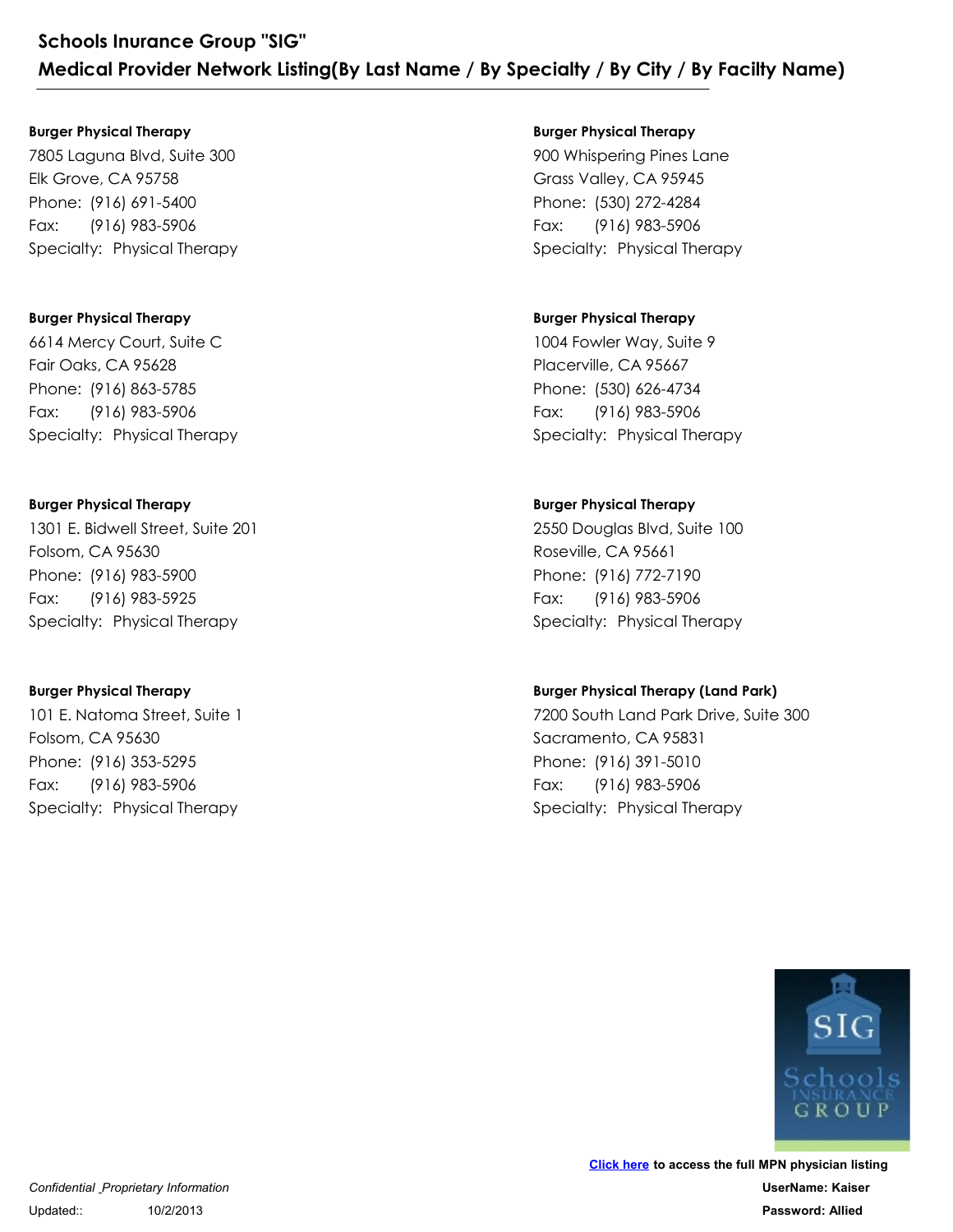#### **Burger Physical Therapy (Natomas)**

3270 Arena Blvd., Suite 415 Sacramento, CA 95834 Schools Inurance Group "SIG"<br>
Medical Provider Network Listing(By Last<br>
Burger Physical Therapy (Natomas)<br>
3270 Arena Blvd., Suite 415<br>
Sacramento, CA 95834<br>
Phone: (916) 928-1234<br>
Fax: (916) 983-5906<br>
Specialty: Physical Schools Inurance Group "SIG"<br>
Medical Provider Network Listing(By<br>
Burger Physical Therapy (Natomas)<br>
3270 Arena Blvd., Suite 415<br>
Sacramento, CA 95834<br>
Phone: (916) 928-1234<br>
Fax: (916) 983-5906<br>
Specialty: Physical Thera Fax: (916) 983-5906

#### **Burger Physical Therapy (West Sacramento)**

2101 Stone Blvd, Suite 175 West Sacramento, CA 95691 Phone: (916) 928-1234<br>Fax: (916) 983-5906<br>Specialty: Physical Therapy<br>Burger Physical Therapy (West Sacramento)<br>2101 Stone Blvd, Suite 175<br>West Sacramento, CA 95691<br>Phone: (916) 617-2400<br>Fax: (916) 983-5906<br>Specialty: Phys 3270 Arena Blvd., Suite 415<br>
Sacramento, CA 95834<br>
Phone: (916) 928-1234<br>
Fax: (916) 983-5906<br>
Specialty: Physical Therapy<br> **Burger Physical Therapy (West Sacramento)**<br>
2101 Stone Blvd, Suite 175<br>
West Sacramento, CA 95691 Fax: (916) 983-5906

#### **Navnit Bhatia, MD**

#### **Sierra Rehabilitation Medical Association**

1421 Secret Ravine Parkway, Suite 111 Roseville, CA 95661 Phone: (916) 617-2400<br>Fax: (916) 983-5906<br>Specialty: Physical Therapy<br>**Navnit Bhatia, MD**<br>**Navnit Bhatia, MD**<br>**Sierra Rehabilitation Medical Association**<br>1421 Secret Ravine Parkway, Suite 111<br>Roseville, CA 95661<br>Phone: (91 2101 Stone Blvd, Suite 175<br>
West Sacramento, CA 95691<br>
Phone: (916) 617-2400<br>
Fax: (916) 983-5906<br>
Specialty: Physical Therapy<br> **Navnit Bhatia, MD**<br> **Sierra Rehabilitation Medical Association**<br>
1421 Secret Ravine Parkway, Fax: (916) 784-6319 1421 Secret Ravine Parkway, Suite 111<br>Roseville, CA 95661<br>Phone: (916) 784-7500<br>Fax: (916) 784-6319<br>Specialty: PMR<br>**Karanjit Basrai, MD**<br>**Summit Rehabilitation Medical Associates**<br>729 Sunrise Avenue, Suite 602<br>Roseville, C

#### **Karanjit Basrai, MD**

#### **Summit Rehabilitation Medical Associates**

729 Sunrise Avenue, Suite 602 Roseville, CA 95661 Phone: (916) 784-7500<br>Phone: (916) 784-6319<br>Specialty: PMR<br>**Karanjit Basrai, MD**<br>**Summit Rehabilitation Medical Associates**<br>729 Sunrise Avenue, Suite 602<br>Roseville, CA 95661<br>Phone: (916) 781-7882<br>Fax: (916) 781-3787<br>Specia Fax: (916) 781-3787

## **C C C C C C**

**Sutter Occupational Health Services** Two Medical Plaza, Suite 105 Roseville, CA 95661 ecialty: / By City: / By Facilty Name)<br>
C<br>
Michael Cohen, MD<br>
Sutter Occupational Health Services<br>
Two Medical Plaza, Suite 105<br>
Roseville, CA 95661<br>
Phone: (916) 797-4700<br>
Fax: (916) 797-4701<br>Specialty: Occupational Healt **ecialty / By City / By Facilty Name)<br>
C<br>
Michael Cohen, MD<br>
Sutter Occupational Health Services<br>
Two Medical Plaza, Suite 105<br>
Roseville, CA 95661<br>
Phone: (916) 797-4700<br>Fax: (916) 797-4701<br>
Specialty: Occupational** Fax: (916) 797-4701 **Michael Cohen, MD** Two Medical Plaza, Suite 105<br>Roseville, CA 95661<br>Phone: (916) 797-4700<br>Fax: (916) 797-4701<br>Specialty: Occupational Health<br>**Clint Collins, MD**<br>**Urgent Care Center of Folsom**<br>1600 Creekside Drive, Suite 1400<br>Folsom, CA 95630

## **Urgent Care Center of Folsom** 1600 Creekside Drive, Suite 1400 Folsom, CA 95630 Phone: (916) 797-4700<br>Fax: (916) 797-4701<br>Specialty: Occupational Health<br>**Clint Collins, MD**<br>**Urgent Care Center of Folsom**<br>1600 Creekside Drive, Suite 1400<br>Folsom, CA 95630<br>Phone: (916) 984-8244<br>Fax: (916) 984-8206<br>Specia Fax: (916) 984-8206 **Clint Collins, MD**

#### **David Coward, MD**

**Sacramento Knee & Sports Medicine** 2801 K Street, Suite 310 Sacramento, CA 95816 Phone: (916) 984-8244<br>Fax: (916) 984-8206<br>Specialty: Occupational Medicine<br>**David Coward, MD**<br>**Sacramento Knee & Sports Medicine**<br>2801 K Street, Suite 310<br>Sacramento, CA 95816<br>Phone: (916) 454-6677<br>Fax: (916) 733-8741<br>Spec 1600 Creekside Drive, Suite 1400<br>Folsom, CA 95630<br>Phone: (916) 984-8244<br>Fax: (916) 984-8206<br>Specialty: Occupational Medicine<br>**David Coward, MD**<br>**Sacramento Knee & Sports Medicine**<br>2801 K Street, Suite 310<br>Sacramento, CA 95 Fax: (916) 733-8741

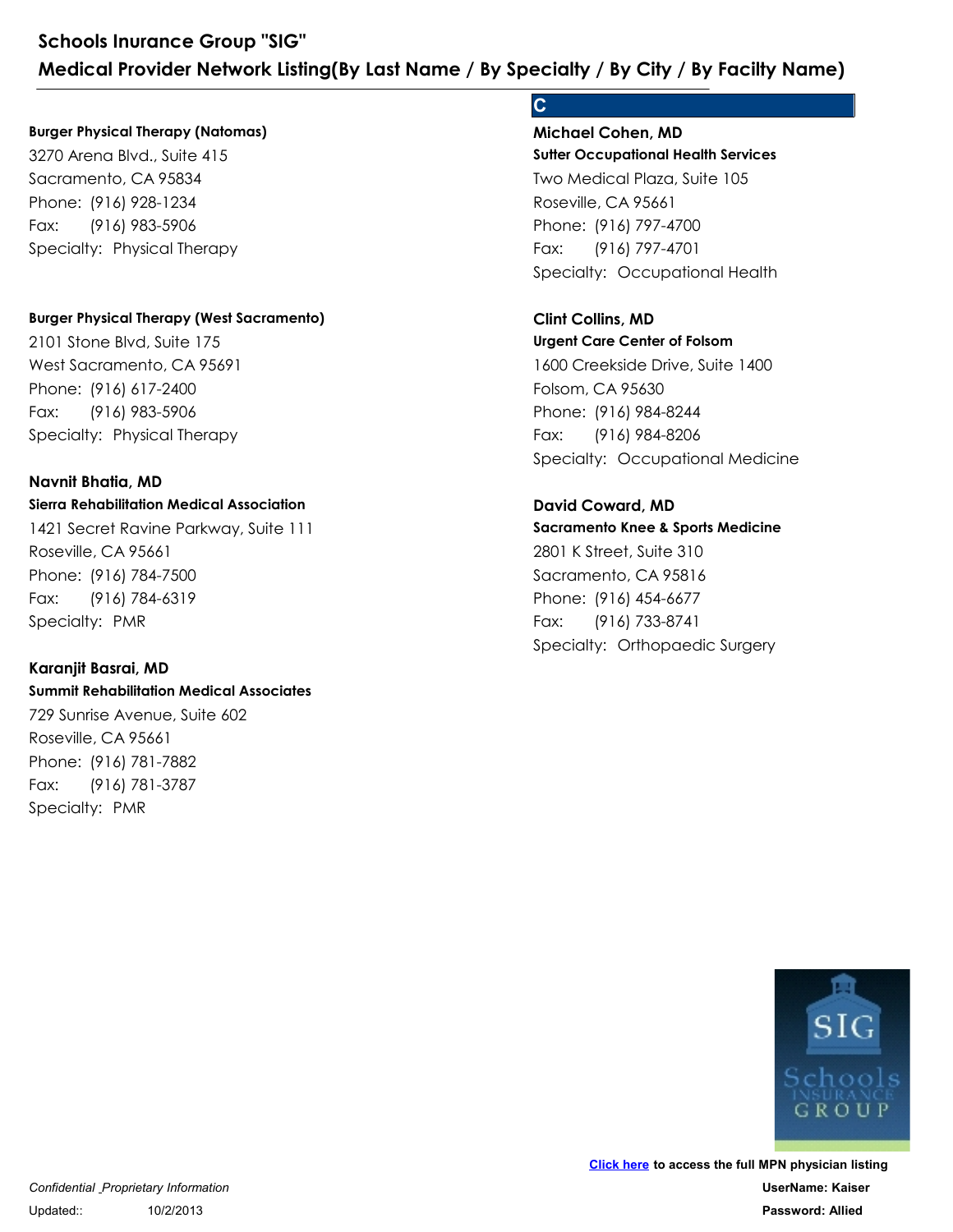#### **D**

#### **Sierra Care Physicians Kenneth Deitchman, MD**

140 Litton Drive, Suite 110 Grass Valley, CA 95945 Schools Inurance Group "SIG"<br>
Medical Provider Network Listing(By Last Name<br>
D<br>
Kenneth Deitchman, MD<br>
Sierra Care Physicians<br>
140 Litton Drive, Suite 110<br>
Grass Valley, CA 95945<br>
Phone: (530) 272-9770<br>
Fax: (530) 477-4072 Schools Inurance Group "SIG"<br>
Medical Provider Network Listing(By<br>
D<br>
Kenneth Deitchman, MD<br>
Sierra Care Physicians<br>
140 Litton Drive, Suite 110<br>
Grass Valley, CA 95945<br>
Phone: (530) 272-9770<br>
Fax: (530) 477-4072<br>
Specialt Fax: (530) 477-4072

#### **Jeffrey Dodd, MD**

#### **North Tahoe Orthopedics Mountain Medical Center**

10051 Lake Avenue, Suite 3 Truckee, CA 96161 Phone: (530) 272-9770<br>Fax: (530) 477-4072<br>Specialty: Occupational Health<br>**Jeffrey Dodd, MD**<br>**North Tahoe Orthopedics Mountain Medical Center**<br>10051 Lake Avenue, Suite 3<br>Truckee, CA 96161<br>Phone: (530) 587-7461<br>Fax: (530) 58 140 Litton Drive, Suite 110<br>Grass Valley, CA 95945<br>Phone: (530) 272-9770<br>Fax: (530) 477-4072<br>Specialty: Occupational Health<br>**Jeffrey Dodd, MD**<br>**North Tahoe Orthopedics Mountain Medical Cent**<br>10051 Lake Avenue, Suite 3<br>Truc Fax: (530) 587-1149

### **E**

**Erickson Chiropractic Clinic, Inc.** 1162 Cirby Way, Suite 1 Roseville, CA 95661 **Example 18 Specify / By Facilty Name)**<br> **E**<br> **Deanna Erickson, DC<br>
<b>Erickson Chiropractic Clinic, Inc.**<br>
1162 Cirby Way, Suite 1<br>
Roseville, CA 95661<br>
Phone: (916) 781-7878<br>
Fax: (916) 782-5965<br>
Specialty: Chiropractic<br>
G **Example 1815 7 Americal Sciliff Sciliff Sciliff Sciliff Sciliff Sciliff Sciliff Sciliff Sciliff Sciliff Sciliff Sciliff Sciliff Sciliff Phone: (916) 781-7878<br>Frickson Chiropractic Clinic, Inc.<br>Roseville, CA 95661<br>Phone: (** Fax: (916) 782-5965 **Deanna Erickson, DC** 1162 Cirby Way, Suite 1<br>
Roseville, CA 95661<br>
Phone: (916) 781-7878<br>
Fax: (916) 782-5965<br>
Specialty: Chiropractic<br> **Gregory Eyre, MD**<br> **Barton Health**<br>
2170 South Avenue<br>
South Lake Tahoe, CA 96150<br>
Phone: (530) 542-3000<br>

#### **Barton Health Gregory Eyre, MD**

2170 South Avenue South Lake Tahoe, CA 96150 Phone: (916) 781-7878<br>Fax: (916) 782-5965<br>Specialty: Chiropractic<br>**Gregory Eyre, MD**<br>Barton Health<br>2170 South Avenue<br>South Lake Tahoe, CA 96150<br>Phone: (530) 542-3000<br>Fax: (530) 541-8723<br>Specialty: General Surgery<br>**Mark End** Fax: (530) 541-8723

#### **Mark Endicott, MD**

2801 K Street Suite 500 Sacramento, CA 95816 Phone: (530) 542-3000<br>Fax: (530) 541-8723<br>Specialty: General Surgery<br>**Mark Endicott, MD**<br>2801 K Street Suite 500<br>Sacramento, CA 95816<br>Phone: (916) 733-8710<br>Fax: (916) 733-8707<br>Specialty: Orthopaedic Surgery 2170 South Avenue<br>
South Lake Tahoe, CA 96150<br>
Phone: (530) 542-3000<br>
Fax: (530) 541-8723<br>
Specialty: General Surgery<br> **Mark Endicott, MD**<br>
2801 K Street Suite 500<br>
Sacramento, CA 95816<br>
Phone: (916) 733-8710<br>
Fax: (916) 7 Fax: (916) 733-8707

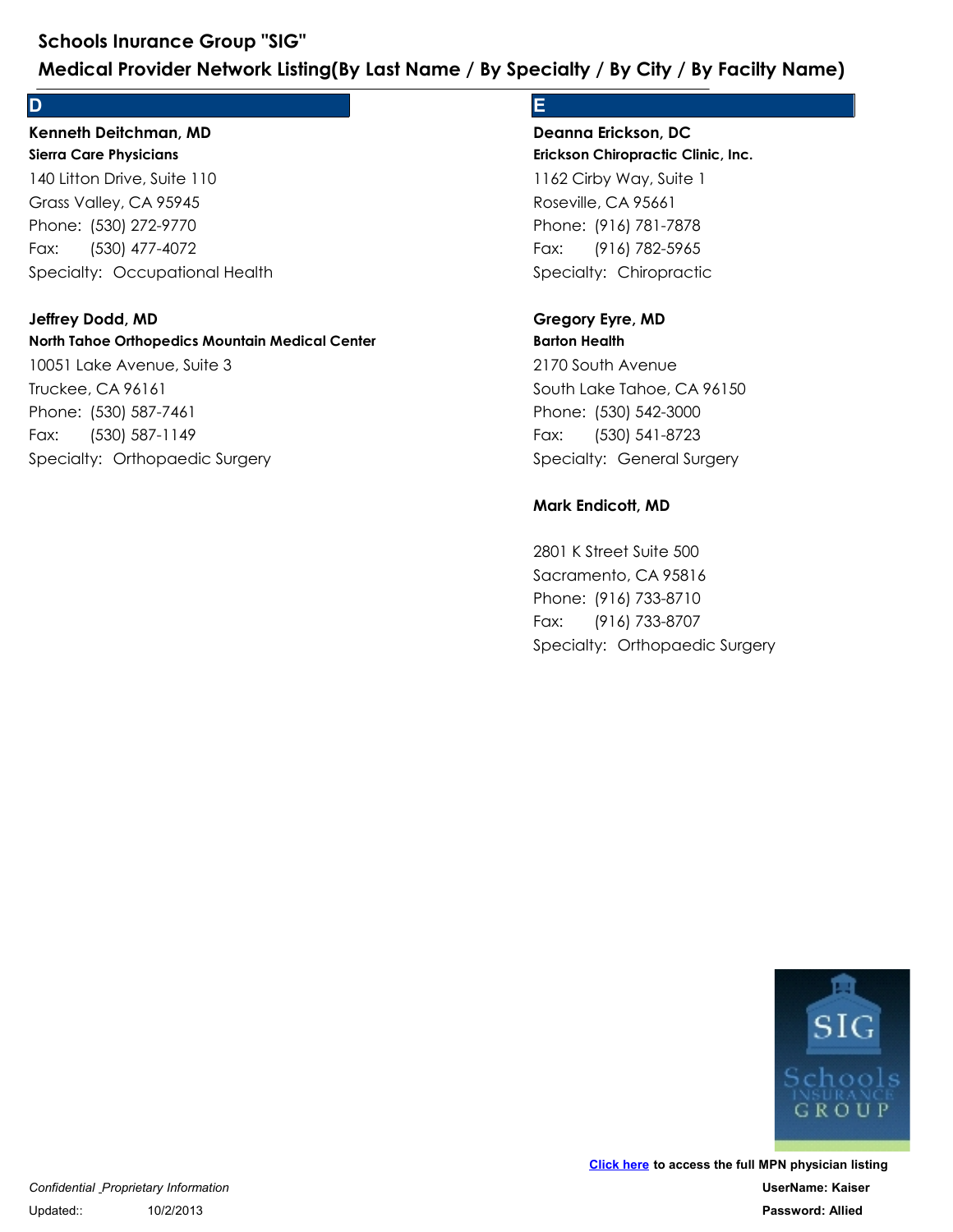#### **F Richard Fink, DC**

**Erickson Chiropractic Clinic, Inc.** 1162 Cirby Way, Suite 1 Roseville, CA 95661 Schools Inurance Group "SIG"<br>
Medical Provider Network Listing(By Last<br>
F<br>
Richard Fink, DC<br>
Erickson Chiropractic Clinic, Inc.<br>
1162 Cirby Way, Suite 1<br>
Roseville, CA 95661<br>
Phone: (916) 781-7878<br>
Fax: (916) 782-5965<br>
Spe Schools Inurance Group "SIG"<br>
Medical Provider Network Listing(By<br>
F<br>
Richard Fink, DC<br>
Erickson Chiropractic Clinic, Inc.<br>
1162 Cirby Way, Suite 1<br>
Roseville, CA 95661<br>
Phone: (916) 781-7878<br>
Fax: (916) 782-5965<br>
Specialt Fax: (916) 782-5965

# **Mercy Medical Group/Occ Health Services** 1700 Praire City Road Folsom, CA 95630 Phone: (916) 781-7878<br>Fax: (916) 782-5965<br>Specialty: Chiropractic<br>**Evelyn Fainsztein, MD**<br>**Mercy Medical Group/Occ Health Services**<br>1700 Praire City Road<br>Folsom, CA 95630<br>Phone: (916) 351-4826<br>Fax: (916) 351-4826<br>Specialty 1162 Cirby Way, Suite 1<br>Roseville, CA 95661<br>Phone: (916) 781-7878<br>Fax: (916) 782-5965<br>Specialty: Chiropractic<br>**Evelyn Fainsztein, MD**<br>**Mercy Medical Group/Occ Health Services**<br>1700 Praire City Road<br>Folsom, CA 95630<br>Phone: Fax: (916) 351-4826 **Evelyn Fainsztein, MD** 1700 Praire City Road<br>Folsom, CA 95630<br>Phone: (916) 351-4801<br>Fax: (916) 351-4826<br>Specialty: Occupational Health<br>Forest Hill Medical Clinical<br>2300 Forest Hill Road<br>Foresthill, CA 95959<br>Phone: (530) 367-2229<br>Fax: (530) 367-4

#### **Forest Hill Medical Clinical**

2300 Forest Hill Road Foresthill, CA 95959 Phone: (916) 351-4801<br>Fax: (916) 351-4826<br>Specialty: Occupational Health<br>**Forest Hill Medical Clinical**<br>2300 Forest Hill Road<br>Foresthill, CA 95959<br>Phone: (530) 367-2229<br>Fax: (530) 367-4161<br>Specialty: Occupational Health Fax: (530) 367-4161 2300 Forest Hill Road<br>Foresthill, CA 95959<br>Phone: (530) 367-2229<br>Fax: (530) 367-4161<br>Specialty: Occupational Health<br>Fremont-Rideout Comp Clinic<br>1531 Plumas Ct<br>Yuba City, CA 95991<br>Phone: (530) 749-4411<br>Fax: (530) 749-4592<br>S

#### **Fremont-Rideout Comp Clinic**

1531 Plumas Ct Yuba City, CA 95991 Phone: (530) 367-2229<br>Fax: (530) 367-4161<br>Specialty: Occupational Health<br>Fremont-Rideout Comp Clinic<br>1531 Plumas Ct<br>Yuba City, CA 95991<br>Phone: (530) 749-4411<br>Fax: (530) 749-4592<br>Specialty: Occupational Health Fax: (530) 749-4592

**Hand Surgery Associates** 1201 Alhambra Blvd. #410 Sacramento, CA 95816 **ecialty / By City / By Facilty Name)**<br> **Erin Forest, MD**<br> **Hand Surgery Associates**<br>
1201 Alhambra Blvd. #410<br>
Sacramento, CA 95816<br>
Phone: (916) 457-4263<br>
Fax: (916) 731-7809<br>
Specialty: Orthopaedic Surgery<br> **John Foley, ecialty / By City / By Facilty Name)**<br> **Erin Forest, MD**<br> **Hand Surgery Associates**<br>
1201 Alhambra Blvd. #410<br>
Sacramento, CA 95816<br>
Phone: (916) 457-4263<br>
Fax: (916) 731-7809<br>
Specialty: Orthopaedic Surgery Fax: (916) 731-7809 **Erin Forest, MD**

**North Tahoe Orthopedics Mountain Medical Center** 10051 Lake Avenue, Suite 3 Truckee, CA 96161 Phone: (916) 457-4263<br>Fax: (916) 731-7809<br>Specialty: Orthopaedic Surgery<br>**John Foley, MD**<br>**North Tahoe Orthopedics Mountain Medical Center**<br>10051 Lake Avenue, Suite 3<br>Truckee, CA 96161<br>Phone: (530) 587-7461<br>Fax: (530) 587-1201 Alhambra Blvd. #410<br>Sacramento, CA 95816<br>Phone: (916) 457-4263<br>Fax: (916) 731-7809<br>Specialty: Orthopaedic Surgery<br>**John Foley, MD**<br>**North Tahoe Orthopedics Mountain Medical Cent**<br>10051 Lake Avenue, Suite 3<br>Truckee, CA Fax: (530) 587-1149 **John Foley, MD**

## **North Tahoe Orthopedics Mountain Medical Center** 10051 Lake Avenue, Suite 3 Truckee, CA 96161 Phone: (530) 587-7461<br>Fax: (530) 587-1149<br>Specialty: Orthopaedic Surgery<br>**James Fischer, MD**<br>**North Tahoe Orthopedics Mountain Medical Center**<br>10051 Lake Avenue, Suite 3<br>Truckee, CA 96161<br>Phone:<br>Fax:<br>Specialty: Orthopaedic Phone: Fax: **James Fischer, MD** Phone:<br>Fax:<br>Specialty: Orthopaedic Surgery<br>**Patricia Ferraro, DPM**<br>2229 Barton Ave<br>South Lake Tahoe, CA 96150<br>Phone: (530) 541-2665<br>Fax: (530) 541-2615<br>Specialty: Podiatry 10051 Lake Avenue, Suite 3<br>Truckee, CA 96161<br>Phone:<br>Fax:<br>Specialty: Orthopaedic Surgery<br>**Patricia Ferraro, DPM**<br>2229 Barton Ave<br>South Lake Tahoe, CA 96150<br>Phone: (530) 541-2665<br>Fax: (530) 541-2665<br>Specialty: Podiatry

#### **Patricia Ferraro, DPM**

2229 Barton Ave South Lake Tahoe, CA 96150 Fax: (530) 541-2615

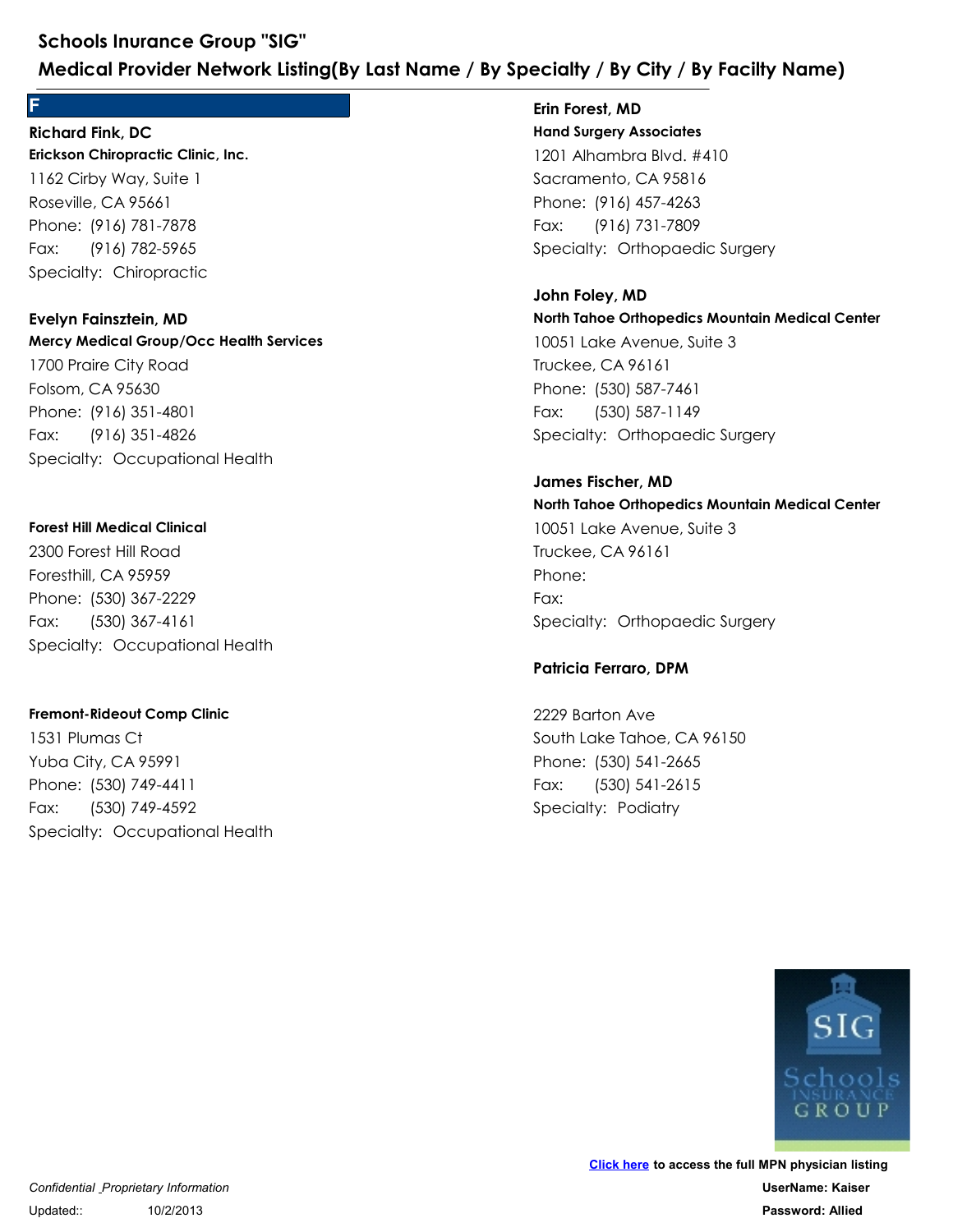#### **G**

## **Parkhill Chiropractic Associates** 410 Auburn Folsom Road Auburn, CA 95603 Schools Inurance Group "SIG"<br>
Medical Provider Network Listing(By Last<br>
G<br>
Darin Grigorian, DC<br>
Parkhill Chiropractic Associates<br>
410 Auburn Folsom Road<br>
Auburn, CA 95603<br>
Phone: (530) 885-6975<br>
Fax: (530) 885-3871<br>
Specia Schools Inurance Group "SIG"<br>
Medical Provider Network Listing(By<br>
G<br>
Darin Grigorian, DC<br>
Parkhill Chiropractic Associates<br>
410 Auburn Folsom Road<br>
Auburn, CA 95603<br>
Phone: (530) 885-6975<br>
Fax: (530) 885-3871<br>
Specialty: Fax: (530) 885-3871 **Darin Grigorian, DC**

## **Eric Gage, MD**

**Sutter Medical Group** Three Medical Plaza Drive #220 Roseville, CA 95661 Phone: (530) 885-6975<br>Fax: (530) 885-3871<br>Specialty: Chiropractic<br>**Eric Gage, MD**<br>Sutter Medical Group<br>Three Medical Plaza Drive #220<br>Roseville, CA 95661<br>Phone: (916) 773-7920<br>Fax:<br>Specialty: ENT/Otolaryngology<br>**Martin Gol** 410 Auburn Folsom Road<br>Auburn, CA 95603<br>Phone: (530) 885-6975<br>Fax: (530) 885-3871<br>Specialty: Chiropractic<br>**Eric Gage, MD<br>Sutter Medical Group**<br>Three Medical Plaza Drive #220<br>Roseville, CA 95661<br>Phone: (916) 773-7920<br>Fax:<br>S Fax: Three Medical Plaza Drive #220<br>Roseville, CA 95661<br>Phone: (916) 773-7920<br>Fax:<br>Specialty: ENT/Otolaryngology<br>**Martin Goldberg, MD<br>Hand Surgey Associates**<br>1201 Alhambra Blvd. #410<br>Sacramento, CA 95816<br>Phone: (916) 457-4263<br>F

### **Martin Goldberg, MD**

#### **Hand Surgery Associates**

1201 Alhambra Blvd. #410 Sacramento, CA 95816 Phone: (916) 773-7920<br>Fax:<br>Specialty: ENT/Otolaryngology<br>**Martin Goldberg, MD**<br>**Hand Surgery Associates**<br>1201 Alhambra Blvd. #410<br>Sacramento, CA 95816<br>Phone: (916) 457-4263<br>Fax: (916) 731-7809<br>Specialty: Orthopaedic Surger Fax: (916) 731-7809

#### **Masoud Ghalambor, MD**

**Sacramento Knee & Sports Medicine** 2801 K Street, Suite 310 Sacramento, CA 95816 Phone: (916) 457-4263<br>Fax: (916) 731-7809<br>Specialty: Orthopaedic Surgery<br>**Masoud Ghalambor, MD**<br>**Sacramento Knee & Sports Medicine**<br>2801 K Street, Suite 310<br>Sacramento, CA 95816<br>Phone: (916) 454-6677<br>Fax: (916) 733-8741<br>Sp 1201 Alhambra Blvd. #410<br>Sacramento, CA 95816<br>Phone: (916) 457-4263<br>Fax: (916) 731-7809<br>Specialty: Orthopaedic Surgery<br>**Masoud Ghalambor, MD**<br>**Sacramento Knee & Sports Medicine**<br>2801 K Street, Suite 310<br>Sacramento, CA 9581 Fax: (916) 733-8741

## **Martin Giampaoli, PT**

**McCarthy Physical Therapy** 114 N. Sunrise Ave #B-1 Roseville, CA 95661 **Example 18 Specialty / By City / By Facilty Name)**<br> **Martin Giampaoli, PT**<br> **McCarthy Physical Therapy**<br>
114 N. Sunrise Ave #B-1<br>
Roseville, CA 95661<br>
Phone: (916) 789-1384<br>
Fax: (916) 782-7113<br>
Specialty: Physical Therap **ecialty / By City / By Facilty Name)**<br> **Martin Giampaoli, PT**<br> **McCarthy Physical Therapy**<br>
114 N. Sunrise Ave #B-1<br>
Roseville, CA 95661<br>
Phone: (916) 789-1384<br>
Fax: (916) 782-7113<br>
Specialty: Physical Therapy Fax: (916) 782-7113

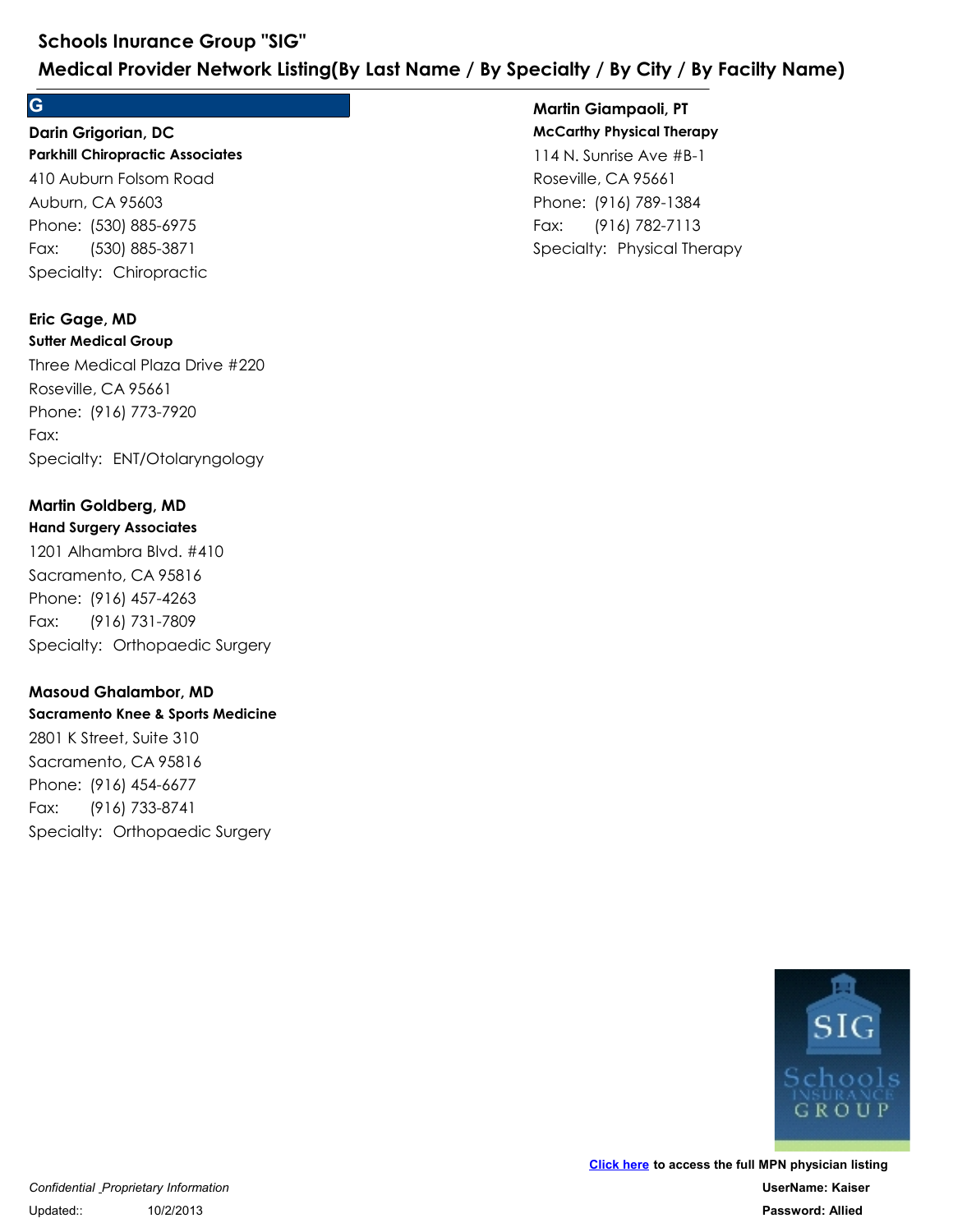#### **H**

**Yuba Docs** 2090 Nevada City Highway Grass Valley, CA 95945 Schools Inurance Group "SIG"<br>
Medical Provider Network Listing(By Last Name<br>
H<br>
Roger Hicks, MD<br>
Yuba Docs<br>
2090 Nevada City Highway<br>
Grass Valley, CA 95945<br>
Phone: (530) 274-5020<br>
Fax: (530) 274-7679<br>
Specialty: Emergency Schools Inurance Group "SIG"<br>
Medical Provider Network Listing(By<br>
Proper Hicks, MD<br>
Yuba Docs<br>
2090 Nevada City Highway<br>
Grass Valley, CA 95945<br>
Phone: (530) 274-5020<br>
Fax: (530) 274-7679<br>
Specialty: Emergency Medicine Fax: (530) 274-7679 **Roger Hicks, MD**

#### **Mark Hambly, MD**

**Northern California Spine & Rehabilitation Associates** 2801 K Street Sacramento, CA 95816 Phone: (530) 274-5020<br>Fax: (530) 274-7679<br>Specialty: Emergency Medicine<br>**Mark Hambly, MD**<br>**Northern California Spine & Rehabilitation Associates**<br>2801 K Street<br>Sacramento, CA 95816<br>Phone: (916) 733-8277<br>Fax: (916) 733-5047 2090 Nevada City Highway<br>Grass Valley, CA 95945<br>Phone: (530) 274-5020<br>Fax: (530) 274-7679<br>Specialty: Emergency Medicine<br>**Mark Hambly, MD**<br>**Northern California Spine & Rehabilitation Associc**<br>2801 K Street<br>Sacramento, CA 95 Fax: (916) 733-5047 2801 K Street<br>Sacramento, CA 95816<br>Phone: (916) 733-8277<br>Fax: (916) 733-5047<br>Specialty: Neurological Surgery<br>**Kevin Hansen, MD**<br>**Roseville Orthopedic & Sports Medicine**<br>151 North Sunrise Avenue, Suite 1005<br>Roseville, CA 95

#### **Kevin Hansen, MD**

## **Roseville Orthopedic & Sports Medicine**

151 North Sunrise Avenue, Suite 1005 Roseville, CA 95661 Phone: (916) 733-8277<br>Fax: (916) 733-5047<br>Specialty: Neurological Surgery<br>**Kevin Hansen, MD**<br>**Roseville Orthopedic & Sports Medicine**<br>151 North Sunrise Avenue, Suite 1005<br>Roseville, CA 95661<br>Phone: (916) 782-1217<br>Fax: (916 Fax: (916) 782-7630

#### **John Harding, MD**

**Roseville Orthopedic & Sports Medicine** 151 North Sunrise Avenue, Suite 1005 Roseville, CA 95661 Phone: (916) 782-1217<br>Fax: (916) 782-7630<br>Specialty: Orthopaedic Surgery<br>**John Harding, MD**<br>**Roseville Orthopedic & Sports Medicine**<br>151 North Sunrise Avenue, Suite 1005<br>Roseville, CA 95661<br>Phone: (916) 782-1217<br>Fax: (916) 151 North Sunrise Avenue, Suite 1005<br>Roseville, CA 95661<br>Phone: (916) 782-1217<br>Fax: (916) 782-7630<br>Specialty: Orthopaedic Surgery<br>John Harding, MD<br>Roseville Orthopedic & Sports Medicine<br>151 North Sunrise Avenue, Suite 1005 Fax: (916) 782-7630

**Sutter Orthopedics & Surgery** Three Medical Plaza Drive, Suite 110 Roseville, CA 95661 **ecialty / By City / By Facilty Name)**<br>Stephen Hankins, MD<br>Sutter Orthopedics & Surgery<br>Three Medical Plaza Drive, Suite 110<br>Roseville, CA 95661<br>Phone: (916) 797-4725<br>Fax: (916) 797-4726<br>Specialty: Orthopaedic Surgery<br>Yuhw **ecialty / By City / By Facilty Name)**<br> **Stephen Hankins, MD**<br> **Sutter Orthopedics & Surgery**<br>
Three Medical Plaza Drive, Suite 110<br>
Roseville, CA 95661<br>
Phone: (916) 797-4725<br>
Fax: (916) 797-4726<br>
Specialty: Orthopaedic S Fax: (916) 797-4726 **Stephen Hankins, MD**

## **Yuhwan Hong, MD**

**Sutter Orthopedics & Surgery** 2725 Capital Avenue, Suite 302 Sacramento, CA 95816 Phone: (916) 797-4725<br>Fax: (916) 797-4726<br>Specialty: Orthopaedic Surgery<br>**Yuhwan Hong, MD**<br>Sutter Orthopedics & Surgery<br>2725 Capital Avenue, Suite 302<br>Sacramento, CA 95816<br>Phone: (916) 262-9440<br>Fax: (916) 262-9445<br>Specialt Three Medical Plaza Drive, Suite 110<br>Roseville, CA 95661<br>Phone: (916) 797-4725<br>Fax: (916) 797-4726<br>Specialty: Orthopaedic Surgery<br>**Yuhwan Hong, MD**<br>Suiter Orthopedics & Surgery<br>2725 Capital Avenue, Suite 302<br>Sacramento, CA Fax: (916) 262-9445

## **Northern California Spine & Rehabilitation Associates** 2801 K Street Sacramento, CA 95816 Phone: (916) 262-9440<br>Fax: (916) 262-9445<br>Specialty: Orthopaedic Surgery<br>**Dennis Hembd, MD**<br>**Northern California Spine & Rehabilitation A:**<br>2801 K Street<br>Sacramento, CA 95816<br>Phone: (916) 733-8277<br>Fax: (916) 733-5047<br>Speci 2725 Capital Avenue, Suite 302<br>Sacramento, CA 95816<br>Phone: (916) 262-9440<br>Fax: (916) 262-9445<br>Specialty: Orthopaedic Surgery<br>**Dennis Hembd, MD**<br>**Northern California Spine & Rehabilitation Associc**<br>2801 K Street<br>Sacramento, Fax: (916) 733-5047 **Dennis Hembd, MD**



*Confidential Proprietary Information* Updated:: 10/2/2013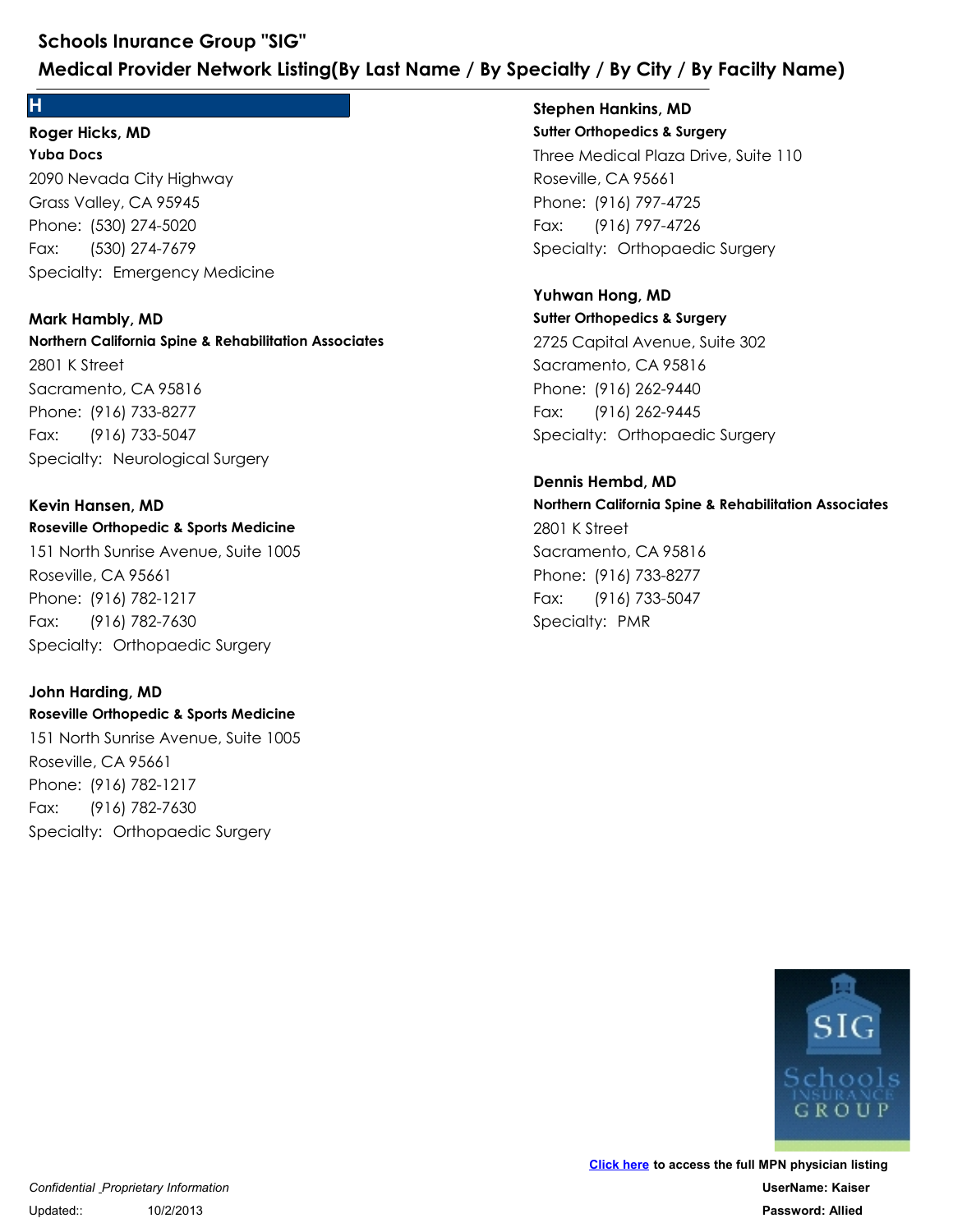**I Michael Ito, PT**

**McCarthy Physical Therapy** 114 N. Sunrise Ave #B-1 Roseville, CA 95661 Schools Inurance Group "SIG"<br>
Medical Provider Network Listing(By Last<br>
I<br>
Michael Ito, PT<br>
McCarthy Physical Therapy<br>
114 N. Sunrise Ave #B-1<br>
Roseville, CA 95661<br>
Phone: (916) 789-1384<br>
Fax: (916) 782-7113<br>
Specialty: Ph Schools Inurance Group "SIG"<br>
Medical Provider Network Listing(By<br>
Michael Ito, PT<br>
McCarthy Physical Therapy<br>
114 N. Sunrise Ave #B-1<br>
Roseville, CA 95661<br>
Phone: (916) 789-1384<br>
Fax: (916) 782-7113<br>
Specialty: Physical T Fax: (916) 782-7113

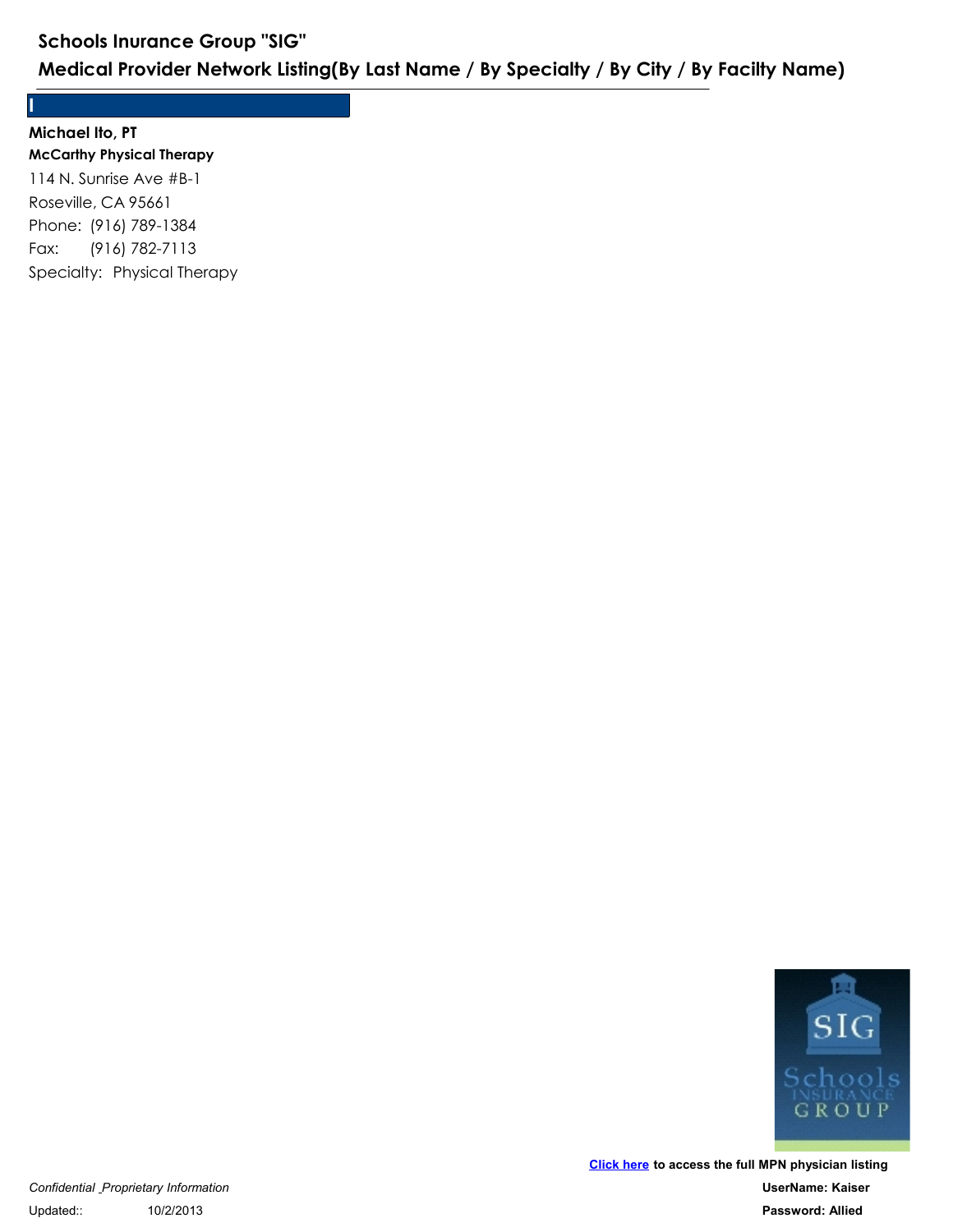#### **K**

**King Chiropractic Group** 11930 Heritage Oak Place, Suite 3 Auburn, CA 95603 Schools Inurance Group "SIG"<br>
Medical Provider Network Listing(By Last<br>
K<br>
James Williard King, DC<br>
King Chiropractic Group<br>
11930 Heritage Oak Place, Suite 3<br>
Auburn, CA 95603<br>
Phone: (530) 888-6676<br>
Fax: (530) 888-6637<br> Schools Inurance Group "SIG"<br>
Medical Provider Network Listing(By<br>
K<br>
James Williard King, DC<br>
King Chiropractic Group<br>
11930 Heritage Oak Place, Suite 3<br>
Auburn, CA 95603<br>
Phone: (530) 888-6676<br>
Fax: (530) 888-6637<br>
Speci Fax: (530) 888-6637 **James Williard King, DC** 11930 Heritage Oak Place, Suite 3<br>Auburn, CA 95603<br>Phone: (530) 888-6676<br>Fax: (530) 888-6637<br>Specialty: Chiropractic<br>**Stephen Knox, MD**<br>**Stephen Knox, MD**<br>**Stephen Knox, MD**<br>Sacramento, CA 95816<br>Phone: (916) 454-6850<br>Fax:<br>

#### **Stephen Knox, MD**

**Sutter Neuroscience Institute**

2800 L Street, Suite 500 Sacramento, CA 95816 Phone: (530) 888-6676<br>Fax: (530) 888-6637<br>Specialty: Chiropractic<br>**Stephen Knox, MD**<br>**Sutter Neuroscience Institute**<br>2800 L Street, Suite 500<br>Sacramento, CA 95816<br>Phone: (916) 454-6850<br>Fax:<br>Specialty: Neurology Fax:

#### **Kaiser-on-the Job**

2155 Iron Point Road Folsom, CA 95630 Phone: (916) 454-6850<br>Fax:<br>Specialty: Neurology<br>**Kaiser-on-the Job**<br>2155 Iron Point Road<br>Folsom, CA 95630<br>Phone: (916) 817-5660<br>Fax: (916) 817-5682<br>Specialty: Occupational Health 2800 L Street, Suite 500<br>Sacramento, CA 95816<br>Phone: (916) 454-6850<br>Fax:<br>Specialty: Neurology<br>**Kaiser-on-the Job**<br>2155 Iron Point Road<br>Folsom, CA 95630<br>Phone: (916) 817-5660<br>Fax: (916) 817-5682<br>Specialty: Occupational Heal Fax: (916) 817-5682 2155 Iron Point Road<br>Folsom, CA 95630<br>Phone: (916) 817-5660<br>Fax: (916) 817-5682<br>Specialty: Occupational Health<br>**Kaiser-on-the Job**<br>1600 Eureka Rd, Bldg C<br>Roseville, CA 95661<br>Phone: (916) 784-4000<br>Fax: (916) 474-6499<br>Specia

#### **Kaiser-on-the Job**

1600 Eureka Rd, Bldg C Roseville, CA 95661 Phone: (916) 817-5660<br>Fax: (916) 817-5682<br>Specialty: Occupational Health<br>**Kaiser-on-the Job**<br>1600 Eureka Rd, Bldg C<br>Roseville, CA 95661<br>Phone: (916) 784-4000<br>Fax: (916) 474-6499<br>Specialty: Occupational Health Fax: (916) 474-6499

#### **Kaiser-on-the Job**

2016 Morse Avenue Sacramento, CA 95825 **Ecialty / By City / By Facilty Name)**<br> **Kaiser-on-the Job**<br>
2016 Morse Avenue<br>
Sacramento, CA 95825<br>
Phone: (916) 973-5499<br>
Fax: (916) 973-7739<br>
Specialty: Occupational Health<br> **Kevin Kirby, DPM ecialty / By City / By Facilty Name)**<br>Kaiser-on-the Job<br>2016 Morse Avenue<br>Sacramento, CA 95825<br>Phone: (916) 973-5499<br>Fax: (916) 973-7739<br>Specialty: Occupational Health Fax: (916) 973-7739 2016 Morse Avenue<br>Sacramento, CA 95825<br>Phone: (916) 973-5499<br>Fax: (916) 973-7739<br>Specialty: Occupational Health<br>**Kevin Kirby, DPM**<br>107 Scripps Drive, Suite 200<br>Sacramento, CA 95825<br>Phone: (916) 925-8111<br>Fax: (916) 925-8136

#### **Kevin Kirby, DPM**

107 Scripps Drive, Suite 200 Sacramento, CA 95825 Phone: (916) 973-5499<br>Fax: (916) 973-7739<br>Specialty: Occupational Health<br>**Kevin Kirby, DPM**<br>107 Scripps Drive, Suite 200<br>Sacramento, CA 95825<br>Phone: (916) 925-8111<br>Fax: (916) 925-8136<br>Specialty: Podiatry Fax: (916) 925-8136

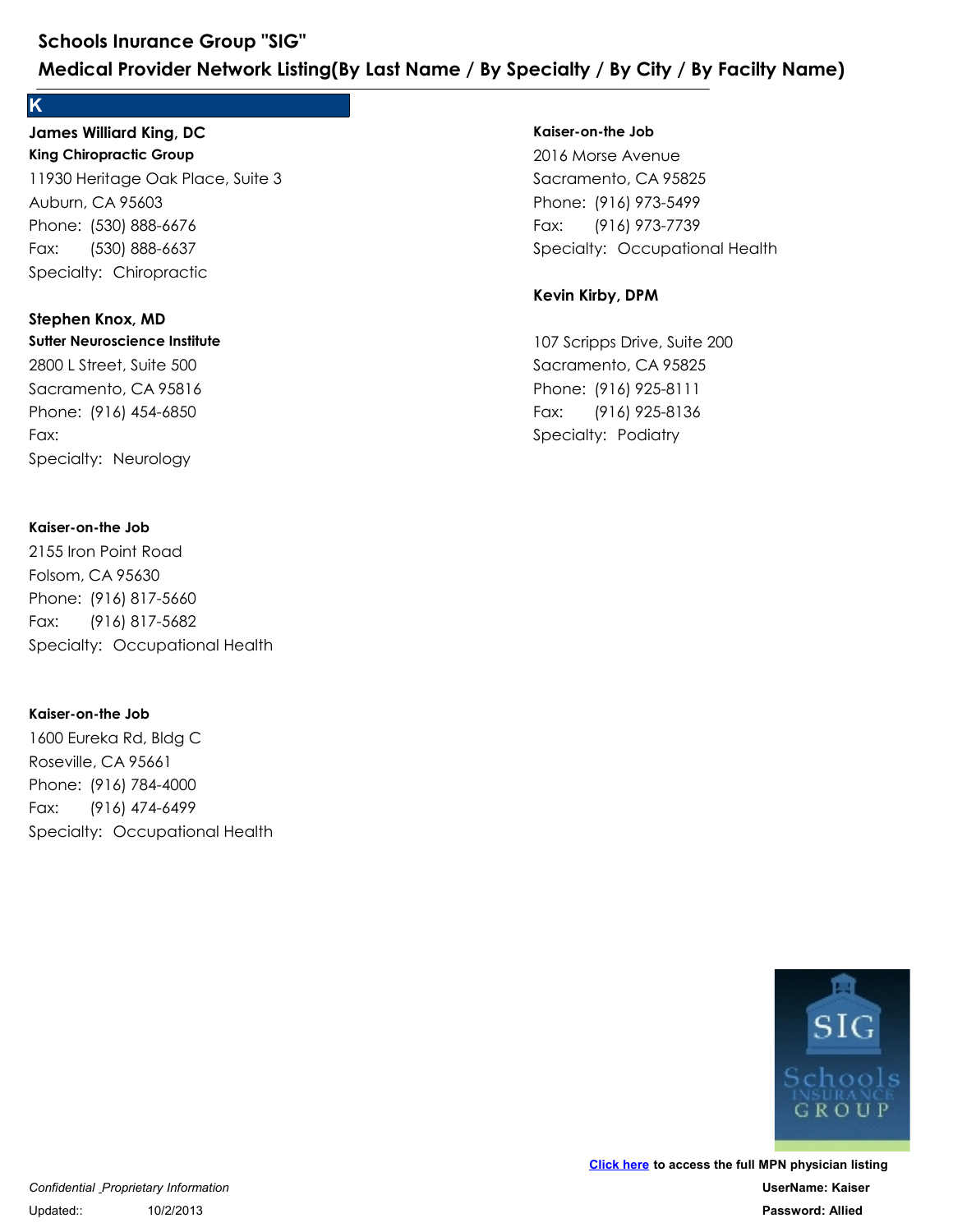#### **Brett Lemire, DC**

**Universal Chiropractic Rehabilitation** 2354 Maritime, Suite 100 Elk Grove, CA 95758 Schools Inurance Group "SIG"<br>
Medical Provider Network Listing(By Last<br>
L<br>
Brett Lemire, DC<br>
Universal Chiropractic Rehabilitation<br>
2354 Maritime, Suite 100<br>
Elk Grove, CA 95758<br>
Phone: (916) 683-3390<br>
Fax: (916) 683-3339<br> Schools Inurance Group "SIG"<br>
Medical Provider Network Listing(By<br>
L<br>
Brett Lemire, DC<br>
Universal Chiropractic Rehabilitation<br>
2354 Maritime, Suite 100<br>
Elk Grove, CA 95758<br>
Phone: (916) 683-3900<br>
Fax: (916) 683-3339<br>
Spec Fax: (916) 683-3339 2354 Maritime, Suite 100<br>Elk Grove, CA 95758<br>Phone: (916) 683-3900<br>Fax: (916) 683-3339<br>Specialty: Chiropractic<br>**Scott Lipson, MD**<br>**Hand Surgery Associates**<br>1201 Alhambra Blvd. #410<br>Sacramento, CA 95816<br>Phone: (916) 457-426

**L**

#### **Hand Surgery Associates Scott Lipson, MD**

1201 Alhambra Blvd. #410 Sacramento, CA 95816 Phone: (916) 683-3900<br>Fax: (916) 683-3339<br>Specialty: Chiropractic<br>**Scott Lipson, MD**<br>Hand Surgery Associates<br>1201 Alhambra Blvd. #410<br>Sacramento, CA 95816<br>Phone: (916) 457-4263<br>Fax: (916) 731-7809<br>Specialty: Orthopaedic Su Fax: (916) 731-7809

#### **Michael Levin, MD**

**Sacramento Pain Clinic** 777 Campus Commons Road, Suite #140 Sacramento, CA 95825 Phone: (916) 457-4263<br>Fax: (916) 731-7809<br>Specialty: Orthopaedic Surgery<br>**Michael Levin, MD**<br>**Sacramento Pain Clinic**<br>777 Campus Commons Road, Suite #140<br>Sacramento, CA 95825<br>Phone: (916) 333-5800<br>Fax: (916) 333-5937<br>Speci 1201 Alhambra Blvd. #410<br>
Sacramento, CA 95816<br>
Phone: (916) 457-4263<br>
Fax: (916) 731-7809<br>
Specialty: Orthopaedic Surgery<br> **Michael Levin, MD**<br> **Sacramento Pain Clinic**<br>
777 Campus Commons Road, Suite #140<br>
Sacramento, CA Fax: (916) 333-5937 777 Campus Commons Road, Suite #140<br>Sacramento, CA 95825<br>Phone: (916) 333-5800<br>Fax: (916) 333-5837<br>Specialty: Pain Management<br>**Robert Larsen, DPM**<br>**Associates in Foot & Ankle Care**<br>6403 Coyle Avenue, Suite 390<br>Carmichael,

#### **Robert Larsen, DPM**

**Associates in Foot & Ankle Care** 6403 Coyle Avenue, Suite 390 Carmichael, CA 95608 Phone: (916) 333-5800<br>Fax: (916) 333-5937<br>Specialty: Pain Management<br>**Robert Larsen, DPM**<br>**Associates in Foot & Ankle Care**<br>6403 Coyle Avenue, Suite 390<br>Carmichael, CA 95608<br>Phone: (916) 965-6117<br>Fax: (916) 965-7120<br>Specia Fax: (916) 965-7120

## **Associates in Foot & Ankle Care** 1600 Creekside Drive, Suite 3100 Folsom, CA 95630 **Ecialty / By City / By Facilty Name**<br> **Robert Larsen, DPM**<br> **Associates in Foot & Ankle Care**<br>
1600 Creekside Drive, Suite 3100<br>
Folsom, CA 95630<br>
Phone: (916) 983-8555<br>
Fax: (916) 983-8568<br>
Specialty: Podiatry<br> **Spencer ecialty / By City / By Facilty Name)**<br>Robert Larsen, DPM<br>Associates in Foot & Ankle Care<br>1600 Creekside Drive, Suite 3100<br>Folsom, CA 95630<br>Phone: (916) 983-8555<br>Fax: (916) 983-8568<br>Specialty: Podiatry Fax: (916) 983-8568 **Robert Larsen, DPM**

#### **Sutter Podiatry Spencer Lockson, DPM**

2725 Capital Avenue, Suite 302 Sacramento, CA 95816 Phone: (916) 983-8555<br>Fax: (916) 983-8555<br>Specialty: Podiatry<br>**Spencer Lockson, DPM**<br>**Suffer Podiatry**<br>2725 Capital Avenue, Suite 302<br>Sacramento, CA 95816<br>Phone: (916) 262-9464<br>Fax: (916) 262-9468<br>Specialty: Podiatry 1600 Creekside Drive, Suite 3100<br>Folsom, CA 95630<br>Phone: (916) 983-8555<br>Fax: (916) 983-8558<br>Specialty: Podiatry<br>**Spencer Lockson, DPM**<br>**Suiter Podiatry**<br>2725 Capital Avenue, Suite 302<br>Sacramento, CA 95816<br>Phone: (916) 262-Fax: (916) 262-9468

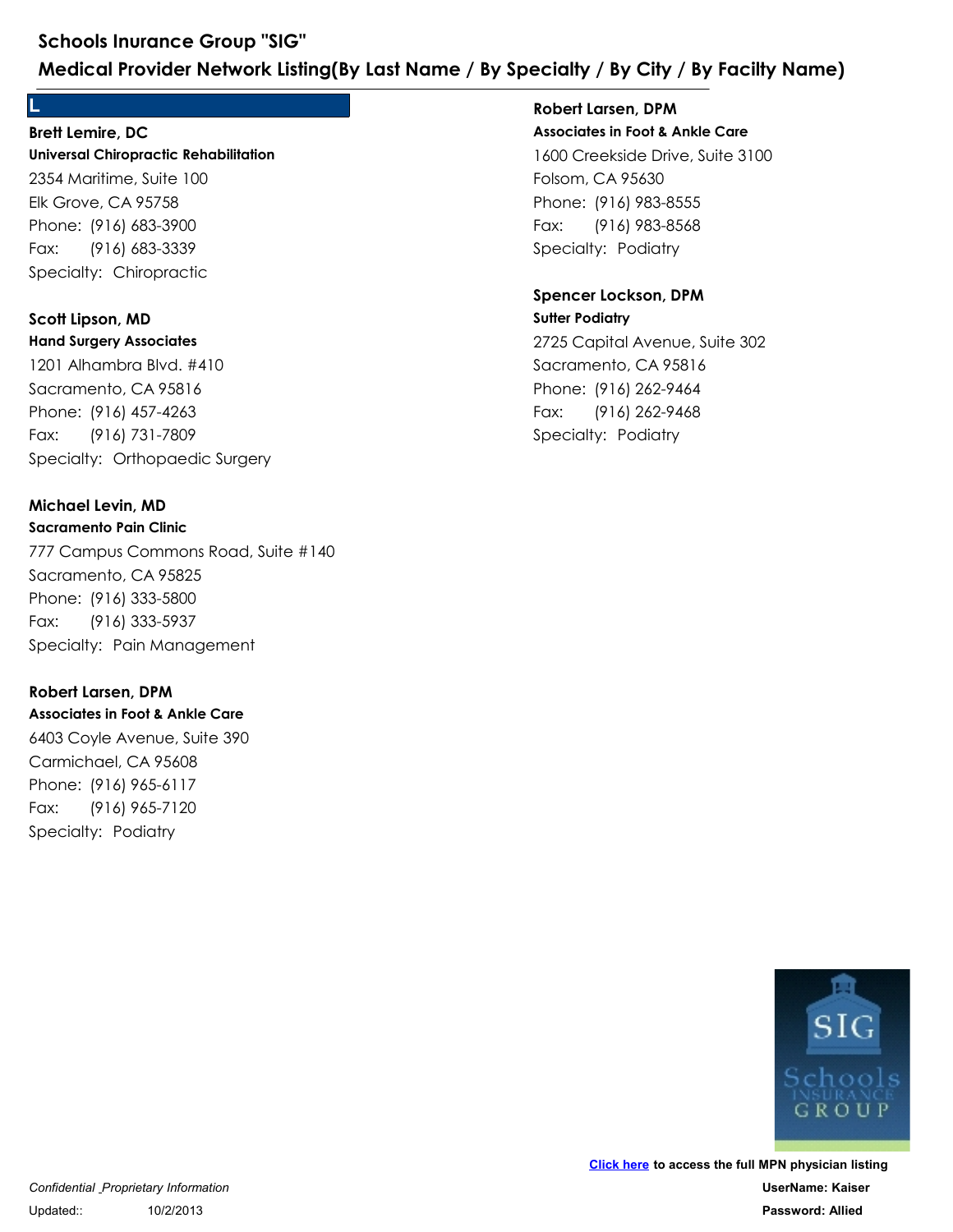#### **M**

#### **William McKean, DC**

930 Douglas Blvd #B Roseville, CA 95678 Schools Inurance Group "SIG"<br>
Medical Provider Network Listing(By Last<br>
M<br>
William McKean, DC<br>
930 Douglas Blvd #B<br>
Roseville, CA 95678<br>
Phone: (916) 784-1117<br>
Fax: (916) 784-3204<br>
Specialty: Chiropractic Schools Inurance Group "SIG"<br>
Medical Provider Network Listing(By<br>
M<br>
William McKean, DC<br>
930 Douglas Blvd #B<br>
Roseville, CA 95678<br>
Phone: (916) 784-1117<br>
Fax: (916) 784-3204<br>
Specialty: Chiropractic Fax: (916) 784-3204

#### **Mercy Medical Group Occ Health Services**

1700 Prairie City Road Folsom, CA 95630 Phone: (916) 784-1117<br>Fax: (916) 784-3204<br>Specialty: Chiropractic<br>Mercy Medical Group Occ Health Services<br>1700 Prairie City Road<br>Folsom, CA 95630<br>Phone: (916) 351-4826<br>Fax: (916) 351-4826<br>Specialty: Occupational Health 930 Douglas Blvd #B<br>Roseville, CA 95678<br>Phone: (916) 784-1117<br>Fax: (916) 784-3204<br>Specialty: Chiropractic<br>Mercy Medical Group Occ Health Services<br>1700 Prairie City Road<br>Folsom, CA 95630<br>Phone: (916) 351-4801<br>Fax: (916) 351 Fax: (916) 351-4826

#### **Mercy Medical Group Occ Health Services**

3000 Q Street, 4th floor Sacramento, CA 95816 Phone: (916) 351-4801<br>Fax: (916) 351-4826<br>Specialty: Occupational Health<br>Mercy Medical Group Occ Health Services<br>3000 Q Street, 4th floor<br>Sacramento, CA 95816<br>Phone: (916) 733-3386<br>Fax: (916) 733-3450<br>Specialty: Occupation 1700 Prairie City Road<br>Folsom, CA 95630<br>Phone: (916) 351-4801<br>Fax: (916) 351-4826<br>Specialty: Occupational Health<br>Mercy Medical Group Occ Health Services<br>3000 Q Street, 4th floor<br>Sacramento, CA 95816<br>Phone: (916) 733-3386<br>F Fax: (916) 733-3450

#### **James Mamone, MD**

**Sutter Orthopedics & Surgery** Three Medical Plaza Drive #110 Roseville, CA 95661 Phone: (916) 733-3386<br>Fax: (916) 733-3450<br>Specialty: Occupational Health<br>James Mamone, MD<br>Sutter Orthopedics & Surgery<br>Three Medical Plaza Drive #110<br>Roseville, CA 95661<br>Phone: (916) 797-4725<br>Fax: (916) 797-4726<br>Specialty: 3000 Q Street, 4th floor<br>Sacramento, CA 95816<br>Phone: (916) 733-3386<br>Fax: (916) 733-3450<br>Specialty: Occupational Health<br>James Mamone, MD<br>Sutter Orthopedics & Surgery<br>Three Medical Plaza Drive #110<br>Roseville, CA 95661<br>Phone: Fax: (916) 797-4726

#### **Sutter Orthopedics & Surgery Jeffrey McGillicuddy, MD**

Three Medical Plaza Drive #110 Roseville, CA 95661 **Ecialty / By City / By Facilty Name)**<br>
Jeffrey McGillicuddy, MD<br>
Sutter Orthopedics & Surgery<br>
Three Medical Plaza Drive #110<br>
Roseville, CA 95661<br>
Phone: (916) 797-4725<br>
Fax: (916) 797-4726<br>
Specialty: Ortho/Sports Med<br> **ecialty / By City / By Facilty Name)**<br>Jeffrey McGillicuddy, MD<br>Sutter Orthopedics & Surgery<br>Three Medical Plaza Drive #110<br>Roseville, CA 95661<br>Phone: (916) 797-4725<br>Fax: (916) 797-4726<br>Specialty: Ortho/Sports Med Fax: (916) 797-4726 Three Medical Plaza Drive #110<br>Roseville, CA 95661<br>Phone: (916) 797-4725<br>Fax: (916) 797-4726<br>Specialty: Ortho/Sports Med<br>**Frank Minor, MD**<br>152 Catherine Lane, Suite A<br>Grass Valley, CA 95945<br>Phone: (530) 273-1111<br>Fax: (530)

#### **Frank Minor, MD**

152 Catherine Lane, Suite A Grass Valley, CA 95945 Phone: (916) 797-4725<br>Fax: (916) 797-4726<br>Specialty: Ortho/Sports Med<br>**Frank Minor, MD**<br>152 Catherine Lane, Suite A<br>Grass Valley, CA 95945<br>Phone: (530) 273-1111<br>Fax: (530) 273-1573<br>Specialty: Orthopaedic Surgery<br>**Michael M** Fax: (530) 273-1573 152 Catherine Lane, Suite A<br>Grass Valley, CA 95945<br>Phone: (530) 273-1111<br>Fax: (530) 273-1573<br>Specialty: Orthopaedic Surgery<br>**Michael Moore, PT**<br>**Folsom Physical Therapy**<br>115 Natoma Street<br>Folsom, CA 95630<br>Phone: (916) 355-

## **Michael Moore, PT**

**Folsom Physical Therapy** 115 Natoma Street Folsom, CA 95630 Phone: (530) 273-1111<br>Fax: (530) 273-1573<br>Specialty: Orthopaedic Surgery<br>**Michael Moore, PT**<br>Folsom Physical Therapy<br>115 Natoma Street<br>Folsom, CA 95630<br>Phone: (916) 355-8500<br>Fax: (916) 355-8196<br>Specialty: Physical Therapy<br> Fax: (916) 355-8196

#### **Tim McGonigle, PT**

**Folsom Physical Therapy** 115 Natoma Street Folsom, CA 95630 Phone: (916) 355-8500<br>Fax: (916) 355-8196<br>Specialty: Physical Therapy<br>**Tim McGonigle, PT**<br>**Tim McGonigle, PT**<br>Folsom Physical Therapy<br>115 Natoma Street<br>Folsom, CA 95630<br>Phone: (916) 355-8500<br>Fax: (916) 355-8196<br>Specialty: 115 Natoma Street<br>Folsom, CA 95630<br>Phone: (916) 355-8500<br>Fax: (916) 355-8196<br>Specialty: Physical Therapy<br>**Tim McGonigle, PT<br>Folsom Physical Therapy**<br>115 Natoma Street<br>Folsom, CA 95630<br>Phone: (916) 355-8500<br>Fax: (916) 355-8 Fax: (916) 355-8196

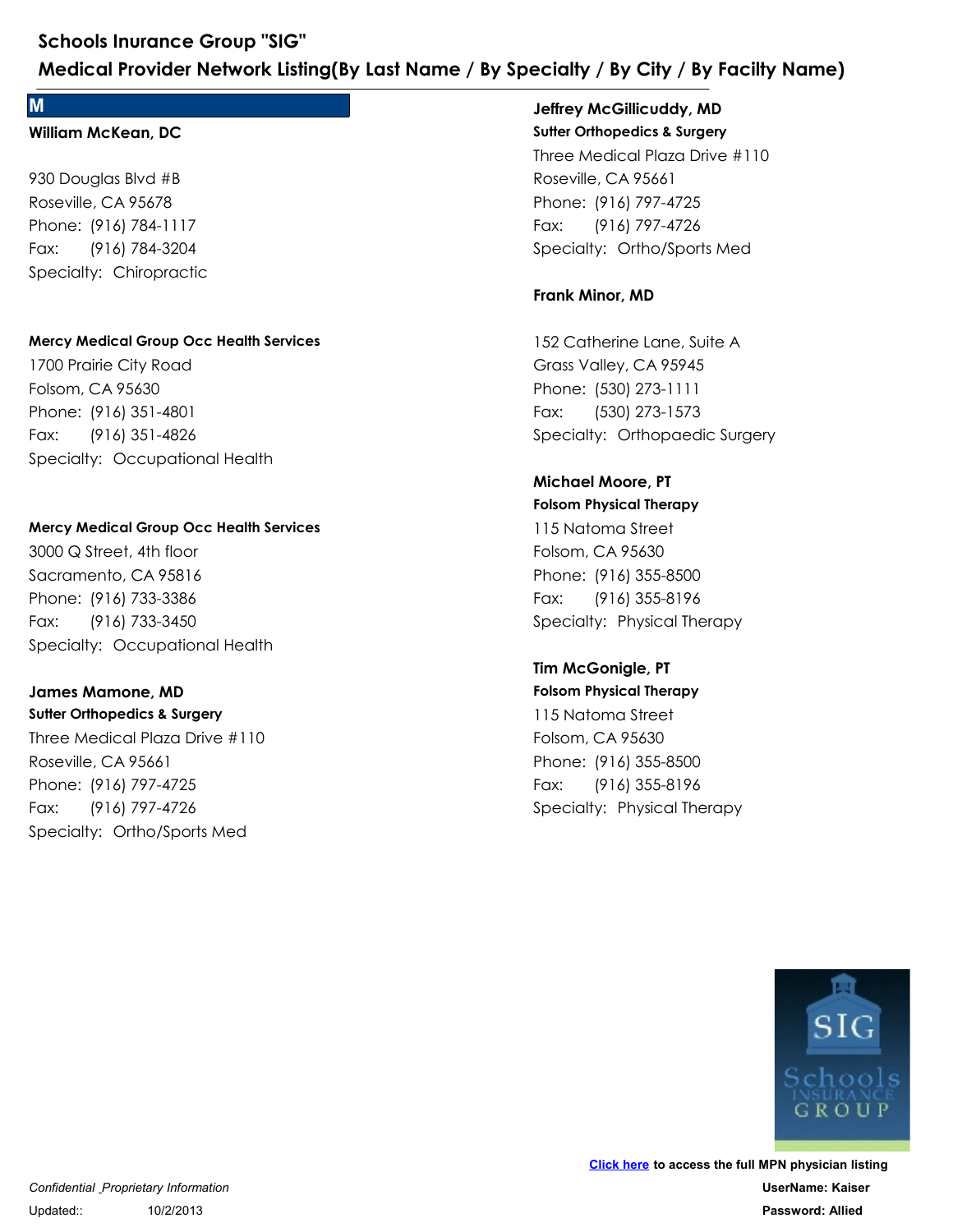## **Brigit Moore, PT**

**Folsom Physical Therapy**

115 Natoma Street Folsom, CA 95630 Schools Inurance Group "SIG"<br>
Medical Provider Network Listing(By Last<br>
Brigit Moore, PT<br>
Folsom Physical Therapy<br>
115 Natoma Street<br>
Folsom, CA 95630<br>
Phone: (916) 335-8500<br>
Fax: (916) 355-8196<br>
Specialty: Physical Therap Schools Inurance Group "SIG"<br>
Medical Provider Network Listing(By<br>
Brigit Moore, PT<br>
Folsom Physical Therapy<br>
115 Natoma Street<br>
Folsom, CA 95630<br>
Phone: (916) 335-8500<br>
Fax: (916) 335-8196<br>
Specialty: Physical Therapy Fax: (916) 355-8196

## **Tim McCarthy, PT**

#### **McCarthy Physical Therapy**

114 N. Sunrise Ave #B-1 Roseville, CA 95661 Phone: (916) 335-8500<br>Fax: (916) 335-8196<br>Specialty: Physical Therapy<br>**Tim McCarthy, PT**<br>**Tim McCarthy, PT**<br>McCarthy Physical Therapy<br>114 N. Sunrise Ave #B-1<br>Roseville, CA 95661<br>Phone: (916) 789-1384<br>Fax: (916) 782-7113<br>Sp 115 Natoma Street<br>Folsom, CA 95630<br>Phone: (916) 335-8500<br>Fax: (916) 355-8196<br>Specialty: Physical Therapy<br>**Tim McCarthy, PT**<br>**McCarthy Physical Therapy**<br>114 N. Sunrise Ave #B-1<br>Roseville, CA 95661<br>Phone: (916) 789-1384<br>Fax: Fax: (916) 782-7113 114 N. Sunrise Ave #B-1<br>
Roseville, CA 95661<br>
Phone: (916) 789-1384<br>
Fax: (916) 782-7113<br>
Specialty: Physical Therapy<br> **Stephen Mann, MD**<br> **Northern California Spine & Rehabilitation Associc**<br>
2801 K Street<br>
Sacramento, CA

#### **Stephen Mann, MD**

#### **Northern California Spine & Rehabilitation Associates** 2801 K Street

Sacramento, CA 95816 Phone: (916) 789-1384<br>Fax: (916) 782-7113<br>Specialty: Physical Therapy<br>**Stephen Mann, MD**<br>**Northern California Spine & Rehabilitation As**<br>2801 K Street<br>Sacramento, CA 95816<br>Phone: (916) 733-8277<br>Fax: (916) 733-5047<br>Specialt Fax: (916) 733-5047

### **Janak Mehtani, MD**

**Fair Oaks Psychiatry** 2951 Fulton Avenue Sacramento, CA 95821 Phone: (916) 733-8277<br>Fax: (916) 733-5047<br>Specialty: PMR<br>**Janak Mehtani, MD**<br>**Fair Oaks Psychiatry**<br>2951 Fulton Avenue<br>Sacramento, CA 95821<br>Phone: (916) 486-7555<br>Fax: (916) 486-7557<br>Specialty: Psychiatry 2801 K Street<br>
Sacramento, CA 95816<br>
Phone: (916) 733-8277<br>
Fax: (916) 733-5047<br>
Specialty: PMR<br> **Janak Mehtani, MD<br>
Fair Oaks Psychiatry**<br>
2951 Fulton Avenue<br>
Sacramento, CA 95821<br>
Phone: (916) 486-7555<br>
Fax: (916) 486-75 Fax: (916) 486-7557

#### **Steven McCormick, PhD**

2288 Auburn Blvd Sacramento, CA 95821 Pacialty / By City / By Facilty Name)<br>Steven McCormick, PhD<br>2288 Auburn Blvd<br>Sacramento, CA 95821<br>Phone: (916) 640-8161<br>Fax: (916) 734-0849<br>Specialty: Psychology Priar Cally / By City / By Facilty Name)<br>Steven McCormick, PhD<br>2288 Auburn Blvd<br>Sacramento, CA 95821<br>Phone: (916) 640-8161<br>Fax: (916) 734-0849<br>Specialty: Psychology Fax: (916) 734-0849

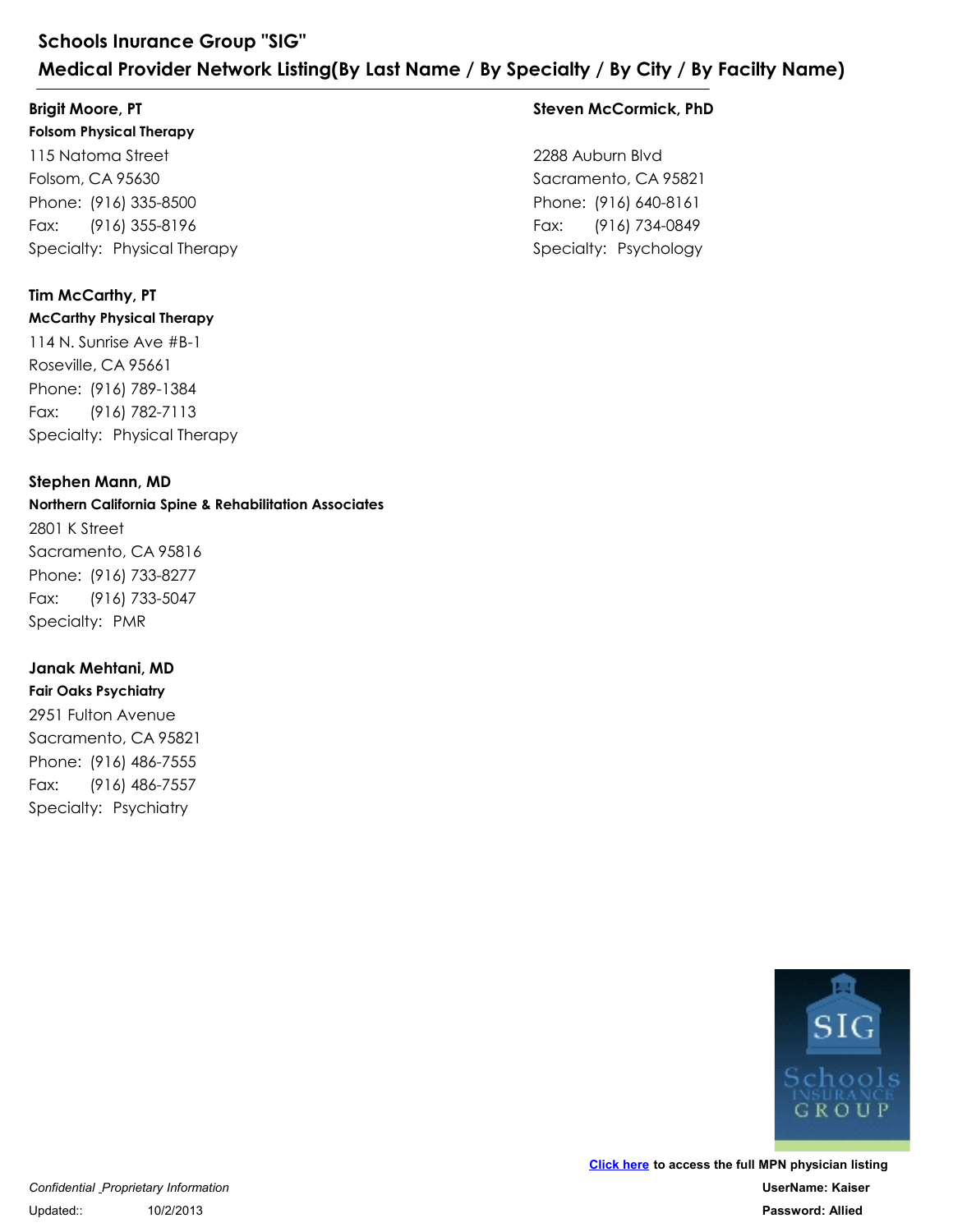#### **N**

#### **Jagraj Nijjar, MD**

481 Plumas Street, Suite 104 Yuba City, CA 95991 Schools Inurance Group "SIG"<br>
Medical Provider Network Listing(By Last Name / By Specialty / By C<br>
Rynda Norsell, P<br>
Jagraj Nijjar, MD<br>
481 Plumas Street, Suite 104<br>
481 Plumas Street, Suite 104<br>
Yuba City, CA 95991<br>
Phone Schools Inurance Group "SIG"<br>
Medical Provider Network Listing(By<br>
N<br>
Jagraj Nijjar, MD<br>
481 Plumas Street, Suite 104<br>
Yuba City, CA 95991<br>
Phone: (530) 674-9737<br>
Fax: (530) 674-9734<br>
Specialty: Infectious Disease (Allergi Fax: (530) 674-9734 481 Plumas Street, Suite 104<br>Yuba City, CA 95991<br>Phone: (530) 674-9737<br>Fax: (530) 674-9734<br>Specialty: Infectious Disease (Allergist)/Inter<br>**Rafael Neiman, MD<br>Roseville Orthopedic & Sports Medicine**<br>151 North Sunrise Avenue

#### **Rafael Neiman, MD**

#### **Roseville Orthopedic & Sports Medicine**

151 North Sunrise Avenue, Suite 1005 Roseville, CA 95661 Phone: (530) 674-9737<br>Fax: (530) 674-9737<br>Specialty: Infectious Disease (Allergist)/Internal Media<br>**Rafael Neiman, MD**<br>**Roseville Orthopedic & Sports Medicine**<br>151 North Sunrise Avenue, Suite 1005<br>Roseville, CA 95661<br>Phone Fax: (916) 782-7630

#### **Christopher Neubuerger, MD**

**Northern California Spine & Rehabilitation Associates** 2801 K Street Sacramento, CA 95816 Phone: (916) 782-1217<br>Fax: (916) 782-7630<br>Specialty: Orthopaedic Surgery<br>**Christopher Neubuerger, MD**<br>**Northern California Spine & Rehabilitation Associates**<br>2801 K Street<br>Sacramento, CA 95816<br>Phone: (916) 733-8277<br>Fax: (9 151 North Sunrise Avenue, Suite 1005<br>Roseville, CA 95661<br>Phone: (916) 782-1217<br>Fax: (916) 782-7630<br>Specialty: Orthopaedic Surgery<br>**Christopher Neubuerger, MD**<br>**Northern California Spine & Rehabilitation Associc**<br>2801 K Str Fax: (916) 733-5047 2801 K Street<br>Sacramento, CA 95816<br>Phone: (916) 733-8277<br>Fax: (916) 733-5047<br>Specialty: Orthopaedic Surgery<br>**Michael Nielsen, MD**<br>**Surter Orthopedics & Surgery**<br>2725 Capital Avenue, Suite 302<br>Sacramento, CA 95816<br>Phone: (9

#### **Michael Nielsen, MD**

**Sutter Orthopedics & Surgery** 2725 Capital Avenue, Suite 302 Sacramento, CA 95816 Phone: (916) 733-8277<br>Fax: (916) 733-5047<br>Specialty: Orthopaedic Surgery<br>**Michael Nielsen, MD**<br>**Surter Orthopedics & Surgery**<br>2725 Capital Avenue, Suite 302<br>Sacramento, CA 95816<br>Phone: (916) 262-9440<br>Fax: (916) 262-9445<br>Sp Fax: (916) 262-9445

**Auburn Pain & Rehabilitation Center** 1121 Maidu Drive Auburn, CA 95603 **Ecialty / By City / By Facilty Name)**<br> **Rynda Norsell, PhD**<br> **Auburn Pain & Rehabilitation Center**<br>
1121 Maidu Drive<br>
Auburn, CA 95603<br>
Phone: (530) 320-5886<br>
Fax: (530) 888-0960<br>
Specialty: Psychology<br> **Rynda Norsell, Ph ecialty / By City / By Facilty Name)**<br> **Rynda Norsell, PhD<br>
Auburn Pain & Rehabilitation Center**<br>
1121 Maidu Drive<br>
Auburn, CA 95603<br>
Phone: (530) 320-5886<br>
Fax: (530) 888-0960<br>
Specialty: Psychology Fax: (530) 888-0960 **Rynda Norsell, PhD** 1121 Maidu Drive<br>Auburn, CA 95603<br>Phone: (530) 320-5886<br>Fax: (530) 888-0960<br>Specialty: Psychology<br>**Rynda Norsell, PhD**<br>**Private Practice**<br>550 High Street, Suite 208<br>Auburn, CA 95603<br>Phone: (530) 320-5886<br>Fax: (530) 888-096

#### **Private Practice Rynda Norsell, PhD**

550 High Street, Suite 208 Auburn, CA 95603 Phone: (530) 320-5886<br>Fax: (530) 888-0960<br>Specialty: Psychology<br>**Rynda Norsell, PhD**<br>**Private Practice**<br>550 High Street, Suite 208<br>Auburn, CA 95603<br>Phone: (530) 320-5886<br>Fax: (530) 888-0960<br>Specialty: Psychology<br>**Rynda Nor** Fax: (530) 888-0960

#### **Private Practice Rynda Norsell, PhD**

204 W. Main Street, Suite 121 Grass Valley, CA 95945 Phone: (530) 320-5886<br>Fax: (530) 888-0960<br>Specialty: Psychology<br>**Rynda Norsell, PhD**<br>**Private Practice**<br>204 W. Main Street, Suite 121<br>Grass Valley, CA 95945<br>Phone: (530) 320-5886<br>Fax: (530) 888-0960<br>Specialty: Psychology 550 High Street, Suite 208<br>Auburn, CA 95603<br>Phone: (530) 320-5886<br>Fax: (530) 888-0960<br>Specialty: Psychology<br>**Rynda Norsell, PhD**<br>**Private Practice**<br>204 W. Main Street, Suite 121<br>Grass Valley, CA 95945<br>Phone: (530) 320-5886 Fax: (530) 888-0960

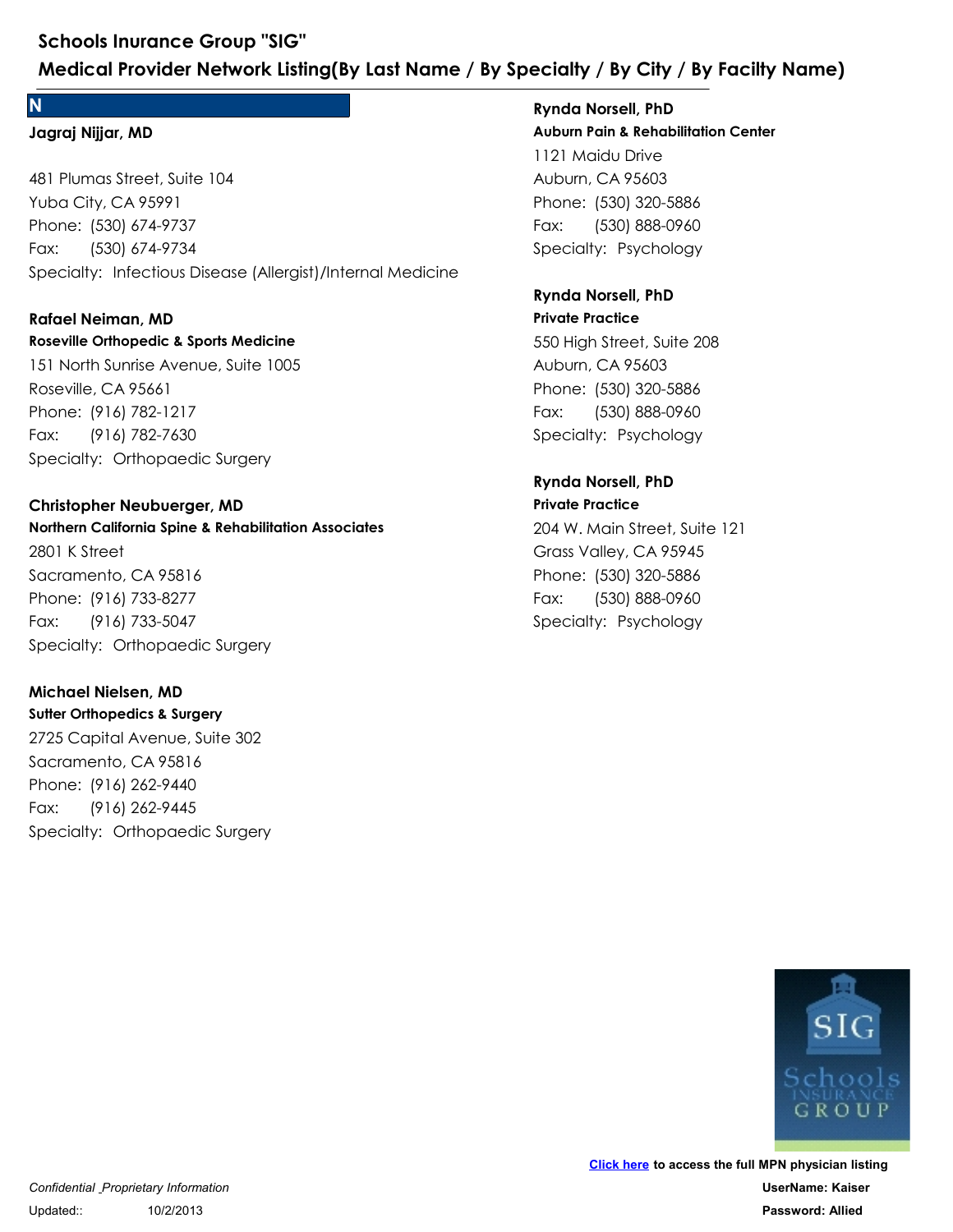#### **O**

#### **Universal Chiropractic Rehabilitation Nelson Ong, DC**

2354 Maritime, Suite 100 Elk Grove, CA 95758 Schools Inurance Group "SIG"<br>
Medical Provider Network Listing(By Last<br>
O<br>
Nelson Ong, DC<br>
Universal Chiropractic Rehabilitation<br>
2354 Maritime, Suite 100<br>
Elk Grove, CA 95758<br>
Phone: (916) 683-3390<br>
Fax: (916) 683-3339<br>
S Schools Inurance Group "SIG"<br>
Medical Provider Network Listing(By<br>
O<br>
Nelson Ong, DC<br>
Universal Chiropractic Rehabilitation<br>
2354 Maritime, Suite 100<br>
Elk Grove, CA 95758<br>
Phone: (916) 683-3900<br>
Fax: (916) 683-3339<br>
Specia Fax: (916) 683-3339

#### **Corrine Odineal, OD**

#### **Auburn Family Opthamology**

3133 Professional Drive, Suite 14 Auburn, CA 95603 Phone: (916) 683-3900<br>Fax: (916) 683-3339<br>Specialty: Chiropractic<br>**Corrine Odineal, OD**<br>**Auburn Family Opthamology**<br>3133 Professional Drive, Suite 14<br>Auburn, CA 95603<br>Phone: (530) 888-6486<br>Fax: (530) 888-8652<br>Specialty: Op 2354 Maritime, Suite 100<br>Elk Grove, CA 95758<br>Phone: (916) 683-3900<br>Fax: (916) 683-3339<br>Specialty: Chiropractic<br>**Corrine Odineal, OD**<br>**Auburn Family Opthamology**<br>3133 Professional Drive, Suite 14<br>Auburn, CA 95603<br>Phone: (53 Fax: (530) 888-8652 3133 Professional Drive, Suite 14<br>Auburn, CA 95603<br>Phone: (530) 888-6486<br>Fax: (530) 888-8652<br>Specialty: Opthamology<br>**Terrance Orr, MD**<br>**Tahoe Orthopedic & Sports**<br>1139 Third Street<br>South Lake Tahoe, CA 96150<br>Phone: (530) 5

#### **Terrance Orr, MD**

#### **Tahoe Orthopedic & Sports**

1139 Third Street South Lake Tahoe, CA 96150 Phone: (530) 888-6486<br>Fax: (530) 888-8652<br>Specialty: Opthamology<br>**Terrance Orr, MD**<br>**Tahoe Orthopedic & Sports**<br>1139 Third Street<br>South Lake Tahoe, CA 96150<br>Phone: (530) 541-3100<br>Fax: (775) 588-1299<br>Specialty: Ortho/Sports Fax: (775) 588-1299 1139 Third Street<br>
South Lake Tahoe, CA 96150<br>
Phone: (530) 541-3100<br>
Fax: (775) 588-1299<br>
Specialty: Ortho/Sports Med<br> **Erik Olesen, MFT**<br> **Olesen & Associates**<br>
3288 Bell Road<br>
Auburn, CA 95603<br>
Phone: (530) 885-2673<br>
Fa

#### **Erik Olesen, MFT**

**Olesen & Associates** 3288 Bell Road Auburn, CA 95603 Phone: (530) 541-3100<br>Fax: (775) 588-1299<br>Specialty: Ortho/Sports Med<br>**Erik Olesen, MFT**<br>**Diesen & Associates**<br>3288 Bell Road<br>Auburn, CA 95603<br>Phone: (530) 885-2673<br>Fax: (530) 888-0895<br>Specialty: Psychology Fax: (530) 888-0895

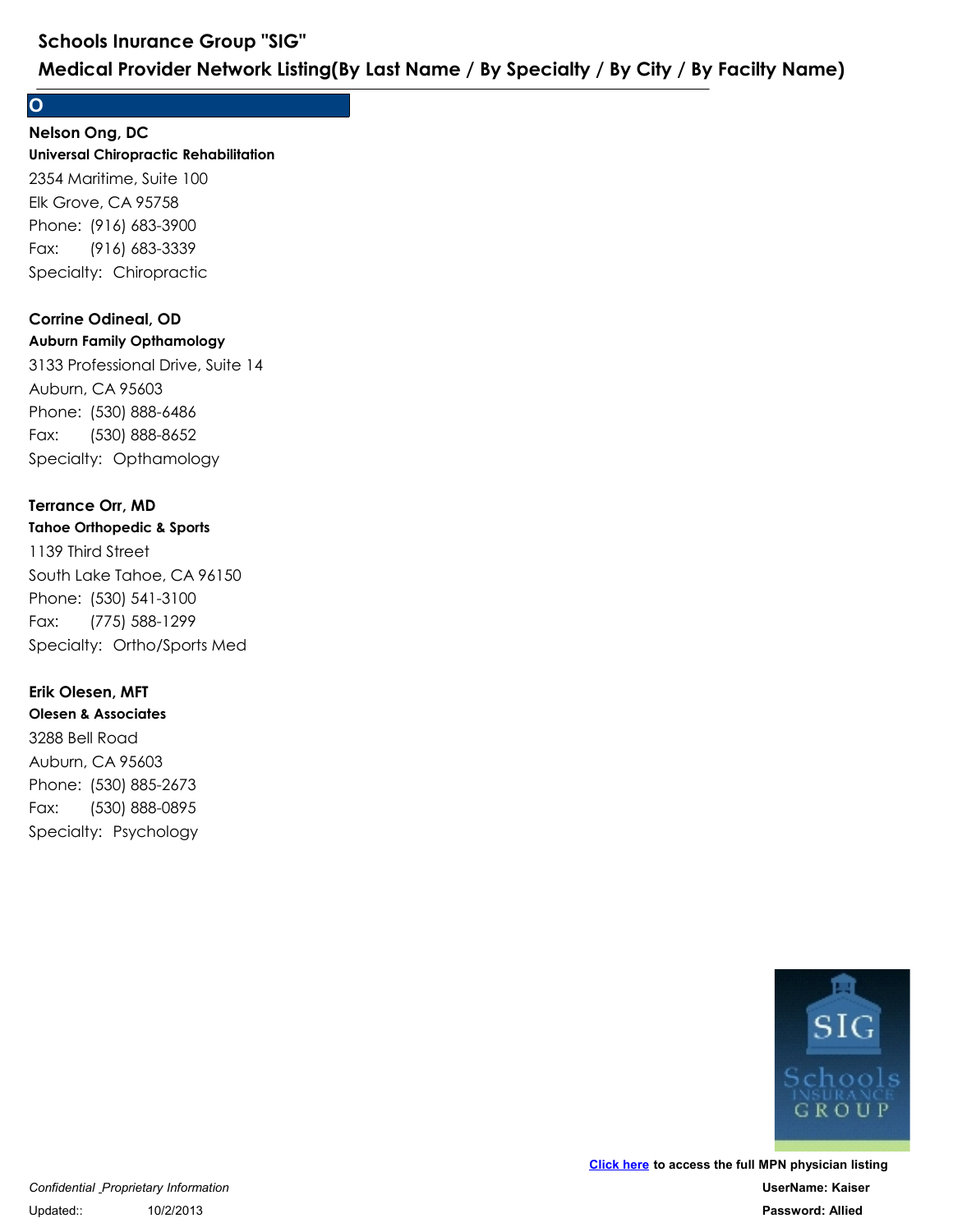## **P**

#### **Steve Phillips, LAC**

2627 La Mesa Way Sacramento, CA 95825 Schools Inurance Group "SIG"<br>
Medical Provider Network Listing(By Last<br>
P<br>
Steve Phillips, LAC<br>
2627 La Mesa Way<br>
Sacramento, CA 95825<br>
Phone: (916) 486-9600<br>
Fax: (916) 486-3666<br>
Specialty: Acupuncture<br>
Duane Paterson, DC Schools Inurance Group "SIG"<br>
Medical Provider Network Listing(By<br>
P<br>
Steve Phillips, LAC<br>
2627 La Mesa Way<br>
Sacramento, CA 95825<br>
Phone: (916) 486-9600<br>
Fax: (916) 486-3666<br>
Specialty: Acupuncture Fax: (916) 486-3666

## **Duane Paterson, DC**

**Universal Chiropractic Rehabilitation** 2354 Maritime, Suite 100 Elk Grove, CA 95758 Phone: (916) 486-9600<br>Fax: (916) 486-3666<br>Specialty: Acupuncture<br>**Duane Paterson, DC**<br>**Universal Chiropractic Rehabilitation**<br>2354 Maritime, Suite 100<br>Elk Grove, CA 95758<br>Phone: (916) 683-3900<br>Fax: (916) 683-3339<br>Specialty 2627 La Mesa Way<br>Sacramento, CA 95825<br>Phone: (916) 486-9600<br>Fax: (916) 486-3666<br>Specialty: Acupuncture<br>**Duane Paterson, DC<br>Universal Chiropractic Rehabilitation**<br>2354 Maritime, Suite 100<br>Elk Grove, CA 95758<br>Phone: (916) 68 Fax: (916) 683-3339

#### **Chiropractor & Sports Center Thomas Gabriel Pesko, DC**

415 Placerville Drive, Suite F Placerville, CA 95667 Phone: (916) 683-3300<br>Fax: (916) 683-3339<br>Specialty: Chiropractic<br>**Thomas Gabriel Pesko, DC**<br>**Chiropractor & Sports Center**<br>415 Placerville Drive, Suite F<br>Placerville, CA 95667<br>Phone: (530) 642-1032<br>Fax: (530) 642-1846<br>Spe 2354 Maritime, Suite 100<br>Elk Grove, CA 95758<br>Phone: (916) 683-3900<br>Fax: (916) 683-3339<br>Specialty: Chiropractic<br>**Thomas Gabriel Pesko, DC<br>Chiropractor & Sports Center**<br>415 Placerville Drive, Suite F<br>Placerville, CA 95667<br>Ph Fax: (530) 642-1846 415 Placerville Drive, Suite F<br>Placerville, CA 95667<br>Phone: (530) 642-1032<br>Fax: (530) 642-1846<br>Specialty: Chiropractic<br>**Charles Price, DC**<br>**Price Chiropractic**<br>466 Del Norte<br>Yuba City, CA 95991<br>Phone: (530) 755-3200<br>Fax: (

#### **Charles Price, DC**

**Price Chiropractic** 466 Del Norte Yuba City, CA 95991 Phone: (530) 642-1032<br>Fax: (530) 642-1846<br>Specialty: Chiropractic<br>**Charles Price, DC**<br>**Price Chiropractic**<br>466 Del Norte<br>Yuba City, CA 95991<br>Phone: (530) 755-3200<br>Fax: (530) 755-3205<br>Specialty: Chiropractic Fax: (530) 755-3205

## **Douglas Pleatman, MD**

**Urgent Care Center of Folsom** 1600 Creekside Drive, Suite 1400 Folsom, CA 95630 **Ecialty / By City / By Facilty Name)**<br>
Douglas Pleatman, MD<br>
Urgent Care Center of Folsom<br>
1600 Creekside Drive, Suite 1400<br>
Folsom, CA 95630<br>
Phone: (916) 984-8244<br>
Fax: (916) 984-8206<br>
Specialty: Emergency Medicine<br> **So Ecialty / By City / By Facilty Name)**<br> **Douglas Pleatman, MD**<br> **Urgent Care Center of Folsom**<br>
1600 Creekside Drive, Suite 1400<br>
Folsom, CA 95630<br>
Phone: (916) 984-8244<br>
Fax: (916) 984-8206<br>
Specialty: Emergency Medi Fax: (916) 984-8206 1600 Creekside Drive, Suite 1400<br>Folsom, CA 95630<br>Phone: (916) 984-8244<br>Fax: (916) 984-8206<br>Specialty: Emergency Medicine<br>**Soheil Payvandi, DO**<br>**Sacramento Knee & Sports Medicine**<br>2801 K Street, Suite 310<br>Sacramento, CA 95

#### **Sacramento Knee & Sports Medicine Soheil Payvandi, DO**

2801 K Street, Suite 310 Sacramento, CA 95816 Phone: (916) 984-8244<br>Fax: (916) 984-8206<br>Specialty: Emergency Medicine<br>**Soheil Payvandi, DO**<br>**Sacramento Knee & Sports Medicine**<br>2801 K Street, Suite 310<br>Sacramento, CA 95816<br>Phone: (916) 454-6677<br>Fax: (916) 733-8741<br>Spec Fax: (916) 733-8741 2801 K Street, Suite 310<br>
Sacramento, CA 95816<br>
Phone: (916) 454-6677<br>
Fax: (916) 733-8741<br>
Specialty: Orthopaedic Surgery<br> **Progressive Home Care<br>
11879 Kemper Road, Suite 15<br>
Auburn, CA 95603<br>
Phone: (530) 823-3896<br>
Fax:** 

#### **Progressive Home Care**

11879 Kemper Road, Suite 15 Auburn, CA 95603 Phone: (916) 454-6677<br>Fax: (916) 733-8741<br>Specialty: Orthopaedic Surgery<br>Progressive Home Care<br>11879 Kemper Road, Suite 15<br>Auburn, CA 95603<br>Phone: (530) 823-3896<br>Fax: (530) 823-3898<br>Specialty: Physical Therapy<br>Margaret Por Fax: (530) 823-3898 11879 Kemper Road, Suite 15<br>Auburn, CA 95603<br>Phone: (530) 823-3896<br>Fax: (530) 823-3898<br>Specialty: Physical Therapy<br>**Margaret Portwood, MD**<br>2288 Auburn Blvd<br>Sacramento, CA 95821<br>Phone: (916) 640-8161<br>Fax: (916) 640-8151<br>Spe

#### **Margaret Portwood, MD**

2288 Auburn Blvd Sacramento, CA 95821 Phone: (530) 823-3896<br>Fax: (530) 823-3898<br>Specialty: Physical Therapy<br>**Margaret Portwood, MD**<br>2288 Auburn Blvd<br>Sacramento, CA 95821<br>Phone: (916) 640-8161<br>Fax: (916) 640-8161<br>Specialty: PMR Fax: (916) 640-8151

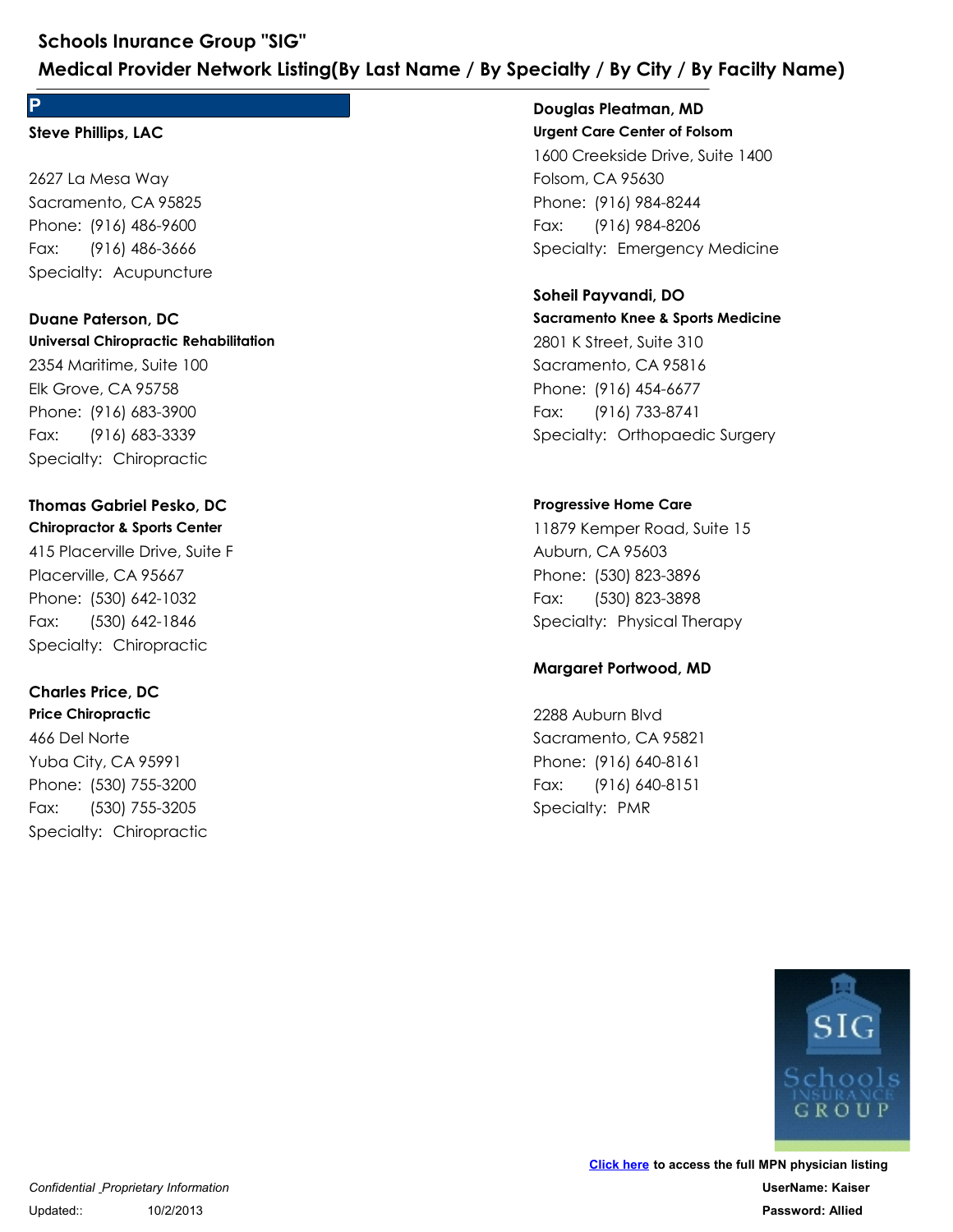**North Valley Orthopedic & Hand Surgery** 370 Del Norte Avenue, Suite 201 Yuba City, CA 95991 Schools Inurance Group "SIG"<br>
Medical Provider Network Listing<br>
Christopher Page, DPM<br>
North Valley Orthopedic & Hand Surgery<br>
370 Del Norte Avenue, Suite 201<br>
Yuba City, CA 95991<br>
Phone: (530) 671-2650<br>
Fax: (530) 671-426 Schools Inurance Group "SIG"<br>
Medical Provider Network Listing(By<br>
Christopher Page, DPM<br>
North Valley Orthopedic & Hand Surgery<br>
370 Del Norte Avenue, Suite 201<br>
Yuba City, CA 95991<br>
Phone: (530) 671-2650<br>
Fax: (530) 671-Fax: (530) 671-4265 **Christopher Page, DPM**



**[Click here](http://www.talispoint.com/index.cgi) to access the full MPN physician listing UserName: Kaiser Password: Allied**

*Confidential Proprietary Information* Updated:: 10/2/2013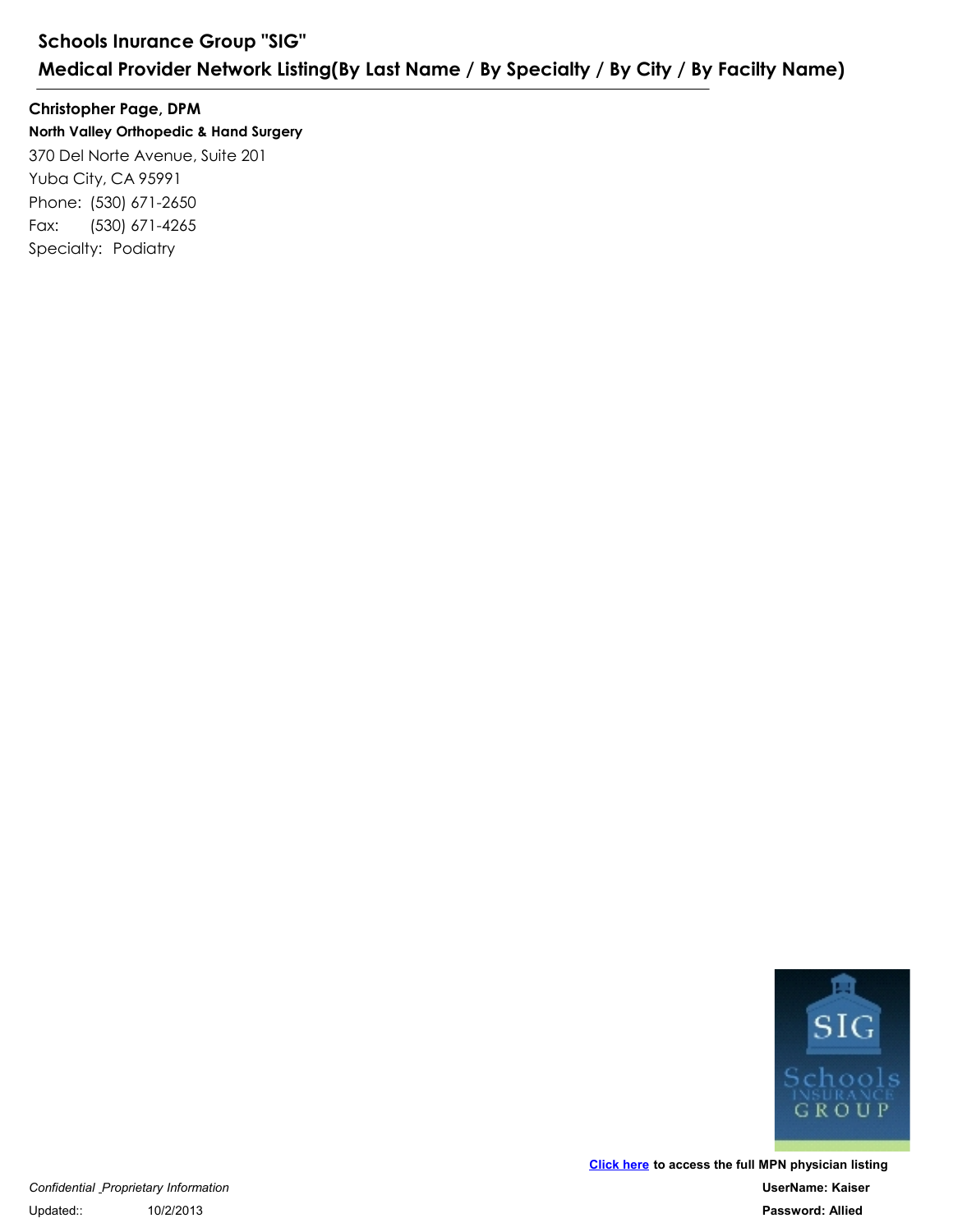#### **R**

#### **Gary Robinson, DC**

4076 Grass Valley Hwy, Suite F Auburn, CA 95602 Schools Inurance Group "SIG"<br>
Medical Provider Network Listing(By Last<br>
R<br>
Gary Robinson, DC<br>
4076 Grass Valley Hwy, Suite F<br>
Auburn, CA 95602<br>
Phone: (530) 889-2225<br>
Fax: (530) 889-2230<br>
Specialty: Chiropractic<br>
Richard R Schools Inurance Group "SIG"<br>
Medical Provider Network Listing(By<br>
R<br>
Gary Robinson, DC<br>
4076 Grass Valley Hwy, Suite F<br>
Auburn, CA 95602<br>
Phone: (530) 889-2225<br>
Fax: (530) 889-2230<br>
Specialty: Chiropractic Fax: (530) 889-2230 4076 Grass Valley Hwy, Suite F<br>Auburn, CA 95602<br>Phone: (530) 889-2225<br>Fax: (530) 889-2230<br>Specialty: Chiropractic<br>**Richard Riemer, DO**<br>2801 K Street, Suite 420<br>Sacramento, CA 95618<br>Phone: (916) 733-8877<br>Fax: (916) 733-8878

#### **Richard Riemer, DO**

2801 K Street, Suite 420 Sacramento, CA 95618 Phone: (530) 889-2225<br>Fax: (530) 889-2230<br>Specialty: Chiropractic<br>**Richard Riemer, DO**<br>2801 K Street, Suite 420<br>Sacramento, CA 95618<br>Phone: (916) 733-8877<br>Fax: (916) 733-8878<br>Specialty: Neurology<br>**David Ramos, MD** Fax: (916) 733-8878

#### **David Ramos, MD**

3105 Cedar Ravine Road, Suite 103 Placerville, CA 95667 Phone: (916) 733-8877<br>Fax: (916) 733-8878<br>Specialty: Neurology<br>**David Ramos, MD**<br>3105 Cedar Ravine Road, Suite 103<br>Placerville, CA 95667<br>Phone:<br>Fax:<br>Specialty: Occupational Medicine<br>**Garrett Ryle, MD** Phone: Fax:

#### **Garrett Ryle, MD**

**Sutter Orthopedics & Surgery** 2725 Capital Avenue, Suite 302 Sacramento, CA 95816 Phone:<br>Fax:<br>Specialty: Occupational Medicine<br>**Garrett Ryle, MD**<br>**Sutter Orthopedics & Surgery**<br>2725 Capital Avenue, Suite 302<br>Sacramento, CA 95816<br>Phone: (916) 262-9440<br>Fax: (916) 262-9445<br>Specialty: Orthopaedic Surgery 3105 Cedar Ravine Road, Suite 103<br>Placerville, CA 95667<br>Phone:<br>Fax:<br>Specialty: Occupational Medicine<br>**Garrett Ryle, MD**<br>Sutter Orthopedics & Surgery<br>2725 Capital Avenue, Suite 302<br>Sacramento, CA 95816<br>Phone: (916) 262-9440 Fax: (916) 262-9445

#### **Roger Rogalski, MD**

2169 South Avenue South Lake Tahoe, CA 96150 Pacialty: / By City: / By Facilty Name)<br>
Roger Rogalski, MD<br>
2169 South Avenue<br>
South Lake Tahoe, CA 96150<br>
Phone: (775) 783-6190<br>
Fax: (775) 841-9485<br>
Specialty: Orthopaedic Surgery<br>
Robert Rupp, MD **ecialty / By City / By Facilty Name)**<br>Roger Rogalski, MD<br>2169 South Avenue<br>South Lake Tahoe, CA 96150<br>Phone: (775) 783-6190<br>Fax: (775) 841-9485<br>Specialty: Orthopaedic Surgery Fax: (775) 841-9485

### **Robert Rupp, MD**

**Tahoe Orthopedic & Sports** 212 Elks Point Road Zephyr Cove, NV 89448 Phone: (775) 783-6190<br>Fax: (775) 841-9485<br>Specialty: Orthopaedic Surgery<br>**Robert Rupp, MD**<br>**Tahoe Orthopedic & Sports**<br>212 Elks Point Road<br>Zephyr Cove, NV 89448<br>Phone: (530) 541-3100<br>Fax: (530) 541-3106<br>Specialty: Orthopae 2169 South Avenue<br>South Lake Tahoe, CA 96150<br>Phone: (775) 783-6190<br>Fax: (775) 841-9485<br>Specialty: Orthopaedic Surgery<br>**Robert Rupp, MD**<br>**Tahoe Orthopedic & Sports**<br>212 Elks Point Road<br>Zephyr Cove, NV 89448<br>Phone: (530) 541 Fax: (530) 541-3016

#### **Daniel Robertson, MD**

Fax: (916) 784-6319

**Tahoe Orthopedic & Sports** 2121 Elks Point Road Zephyr Cove, NV 89448 Phone: (530) 541-3100<br>Fax: (530) 541-3100<br>Specialty: Orthopaedic Surgery<br>**Daniel Robertson, MD**<br>**Tahoe Orthopedic & Sports**<br>2121 Elks Point Road<br>Zephyr Cove, NV 89448<br>Phone: (530) 541-3100<br>Fax: (530) 541-3100<br>Specialty: Or 212 Elks Point Road<br>Zephyr Cove, NV 89448<br>Phone: (530) 541-3100<br>Fax: (530) 541-3016<br>Specialty: Orthopaedic Surgery<br>**Daniel Robertson, MD**<br>**Tahoe Orthopedic & Sports**<br>2121 Elks Point Road<br>Zephyr Cove, NV 89448<br>Phone: (530) Fax: (530) 541-3016 2121 Elks Point Road<br>Zephyr Cove, NV 89448<br>Phone: (530) 541-3100<br>Fax: (530) 541-3106<br>Specialty: Orthopaedic Surgery<br>**Imad Rashid, DO**<br>**Sierra Rehabilitation Medical Association**<br>1421 Secret Ravine Parkway, Suite 111<br>Rosevi

**Sierra Rehabilitation Medical Association** 1421 Secret Ravine Parkway, Suite 111 Roseville, CA 95661 Phone: (530) 541-3100<br>Phone: (530) 541-3016<br>Specialty: Orthopaedic Surgery<br>**Imad Rashid, DO**<br>**Specialty: Orthopaedic Surgery**<br>**Imad Rashid, DO**<br>1421 Secret Ravine Parkway, Suite 111<br>Roseville, CA 95661<br>Phone: (916) 784-750 **Imad Rashid, DO**

GROUP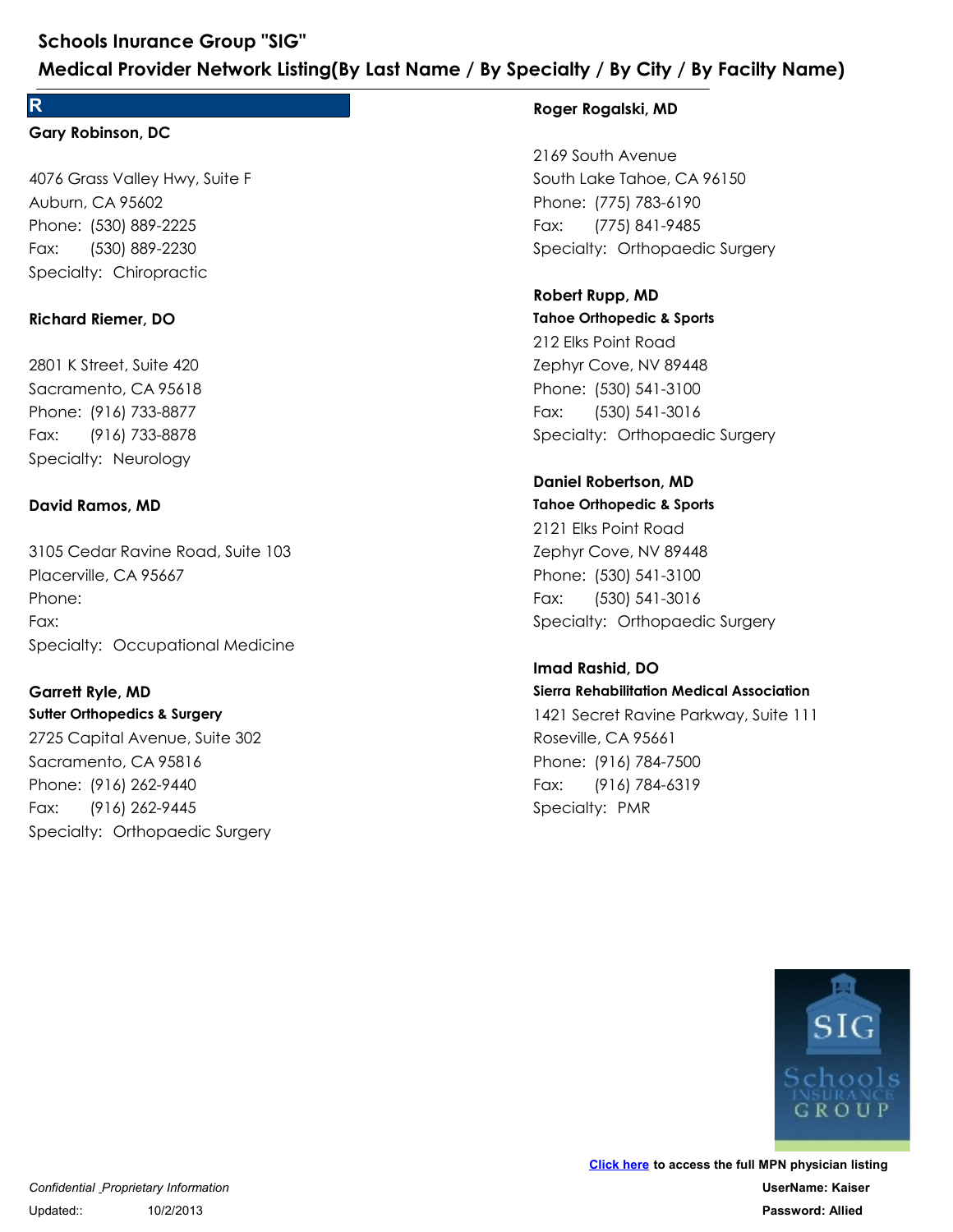#### **Daniel Rockers, PhD**

730 Alhambra Blvd, Suite 205 Sacramento, CA 95816 Schools Inurance Group "SIG"<br>
Medical Provider Network Listing(By<br>
Daniel Rockers, PhD<br>
730 Alhambra Blvd, Suite 205<br>
Sacramento, CA 95816<br>
Phone: (916) 492-5056<br>
Fax: (916) 471-0522<br>
Specialty: Psychology Schools Inurance Group "SIG"<br>
Medical Provider Network Listing(By<br>
Daniel Rockers, PhD<br>
730 Alhambra Blvd, Suite 205<br>
Sacramento, CA 95816<br>
Phone: (916) 492-5056<br>
Fax: (916) 471-0522<br>
Specialty: Psychology Fax: (916) 471-0522

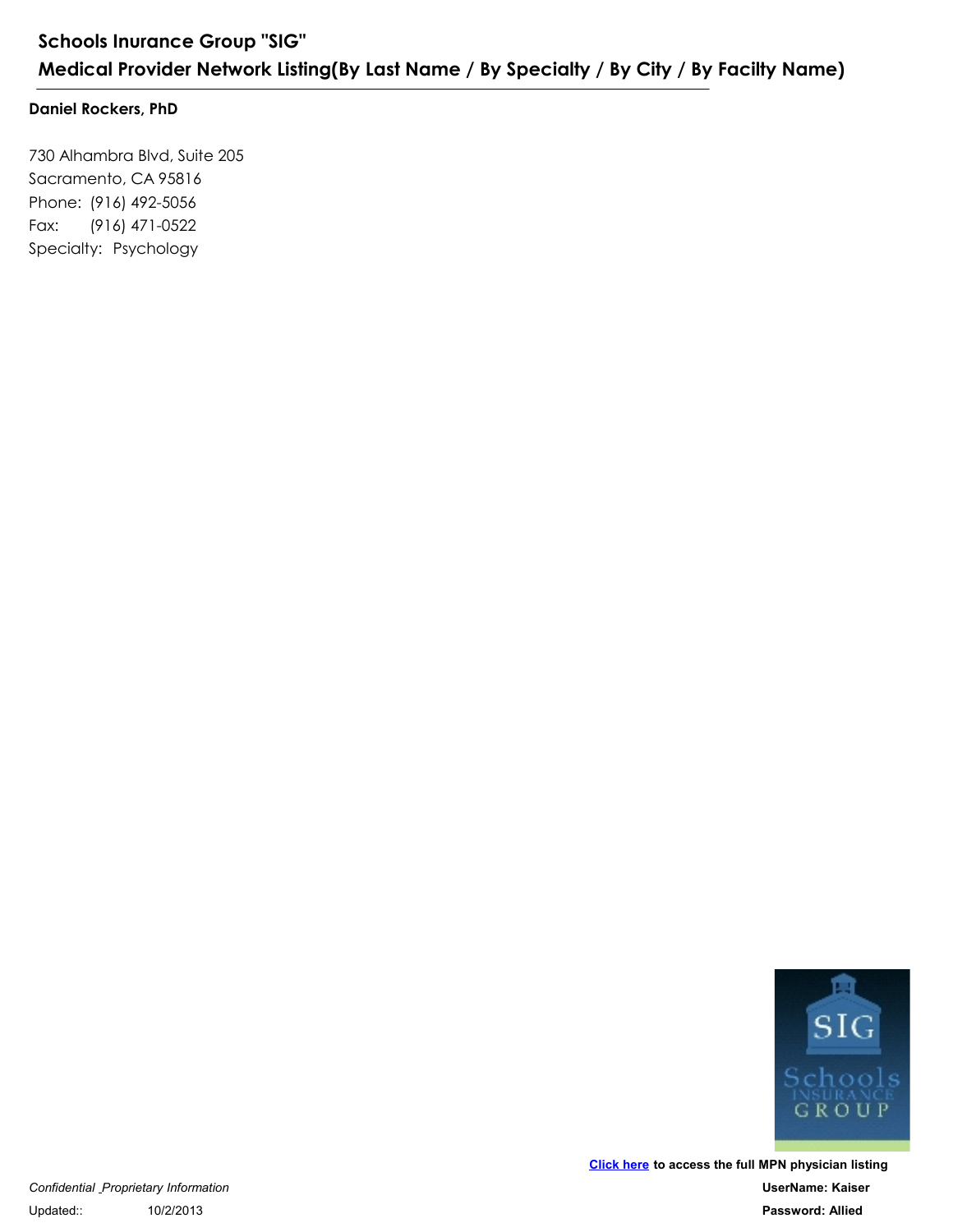#### **S**

#### **Jeffery Schwartz, MD**

460 Plumas Blvd ste 204 Yuba City, CA 95991 Schools Inurance Group "SIG"<br>
Medical Provider Network Listing(By Las<br>
S<br>
Jeffery Schwartz, MD<br>
460 Plumas Blvd ste 204<br>
Yuba City, CA 95991<br>
Phone: (530) 821-5800<br>
Fax: (530) 821-5821<br>
Specialty: General Surgery<br>
Roderick Schools Inurance Group "SIG"<br>
Medical Provider Network Listing(By<br>
S<br>
Jeffery Schwartz, MD<br>
460 Plumas Blvd ste 204<br>
Yuba City, CA 95991<br>
Phone: (530) 821-5800<br>
Fax: (530) 821-5821<br>
Specialty: General Surgery Fax: (530) 821-5821

#### **Roderick Sanden, MD**

3609 Mission Ave, Suite F Carmichael, CA 95608 Phone: (530) 821-5800<br>Fax: (530) 821-5821<br>Specialty: General Surgery<br>**Roderick Sanden, MD**<br>3609 Mission Ave, Suite F<br>Carmichael, CA 95608<br>Phone: (916) 484-4444<br>Fax: (916) 484-4444<br>Specialty: Neurological Surgery<br>**Michael P** 460 Plumas Blvd ste 204<br>Yuba City, CA 95991<br>Phone: (530) 821-5800<br>Fax: (530) 821-5821<br>Specialty: General Surgery<br>**Roderick Sanden, MD**<br>3609 Mission Ave, Suite F<br>Carmichael, CA 95608<br>Phone: (916) 484-4444<br>Fax: (916) 484-444 Fax: (916) 484-4447 3609 Mission Ave, Suite F<br>Carmichael, CA 95608<br>Phone: (916) 484-4444<br>Fax: (916) 484-4447<br>Specialty: Neurological Surgery<br>**Michael P. Sullivan, MD**<br>2101 South Avenue<br>South Lake Tahoe, CA 96150<br>Phone: (530) 542-5744<br>Fax: (53

#### **Michael P. Sullivan, MD**

2101 South Avenue South Lake Tahoe, CA 96150 Phone: (916) 484-4444<br>Fax: (916) 484-4444<br>Specialty: Neurological Surgery<br>**Michael P. Sullivan, MD**<br>2101 South Avenue<br>South Lake Tahoe, CA 96150<br>Phone: (530) 542-5744<br>Fax: (530) 542-5747<br>Specialty: Neurology Fax: (530) 542-5747

#### **Sierra Doctors Medical Group**

275 Grass Valley Hwy Auburn, CA 95603 Phone: (530) 542-5744<br>Fax: (530) 542-5747<br>Specialty: Neurology<br>Sierra Doctors Medical Group<br>275 Grass Valley Hwy<br>Auburn, CA 95603<br>Phone: (530) 885-0344<br>Fax: (530) 885-5046<br>Specialty: Occupational Health 2101 South Avenue<br>
South Lake Tahoe, CA 96150<br>
Phone: (530) 542-5744<br>
Fax: (530) 542-5747<br>
Specialty: Neurology<br>
Sierra Doctors Medical Group<br>
275 Grass Valley Hwy<br>
Auburn, CA 95603<br>
Phone: (530) 885-0344<br>
Fax: (530) 885-5 Fax: (530) 885-5046

#### **Sutter Occupational Health Services**

13300 New Airport Road, Suite 100 Auburn, CA 95602 **Example 18 Specify / By Facilty Name)**<br>
Sutter Occupational Health Services<br>
13300 New Airport Road, Suite 100<br>
Auburn, CA 95602<br>
Phone: (530) 887-0628<br>
Fax: (530) 889-7401<br>
Specialty: Occupational Health **ecialty / By City / By Facilty Name)**<br>Sutter Occupational Health Services<br>13300 New Airport Road, Suite 100<br>Auburn, CA 95602<br>Phone: (530) 887-0628<br>Fax: (530) 889-7401<br>Specialty: Occupational Health Fax: (530) 889-7401 13300 New Airport Road, Suite 100<br>Auburn, CA 95602<br>Phone: (530) 887-0628<br>Fax: (530) 889-7401<br>Specialty: Occupational Health<br>**Suiter Occupational Health Services**<br>8170 Laguna Blvd, Suite 210<br>Elk Grove, CA 95758<br>Phone: (916)

#### **Sutter Occupational Health Services**

8170 Laguna Blvd, Suite 210 Elk Grove, CA 95758 Phone: (530) 887-0628<br>Fax: (530) 889-7401<br>Specialty: Occupational Health<br>**Sutter Occupational Health Services**<br>8170 Laguna Blvd, Suite 210<br>Elk Grove, CA 95758<br>Phone: (916) 683-3252<br>Fax: (916) 478-6540<br>Specialty: Occupation Fax: (916) 478-6540 8170 Laguna Blvd, Suite 210<br>Elk Grove, CA 95758<br>Phone: (916) 683-3252<br>Fax: (916) 478-6540<br>Specialty: Occupational Health<br>Sierra Care Occupational Services<br>140 Litton Drive, Suite 110<br>Grass Valley, CA 95945<br>Phone: (530) 274

#### **Sierra Care Occupational Services**

140 Litton Drive, Suite 110 Grass Valley, CA 95945 Phone: (916) 683-3252<br>Fax: (916) 478-6540<br>Specialty: Occupational Health<br>Sierra Care Occupational Services<br>140 Litton Drive, Suite 110<br>Grass Valley, CA 95945<br>Phone: (530) 274-8483<br>Fax: (530) 271-2067<br>Specialty: Occupationa Fax: (530) 271-2067 140 Litton Drive, Suite 110<br>Grass Valley, CA 95945<br>Phone: (530) 274-8483<br>Fax: (530) 271-2067<br>Specialty: Occupational Health<br>Sierra Nevada Memorial Hospital<br>155 Glasson Way<br>Grass Valley, CA 95945<br>Phone: (530) 274-8483<br>Fax:

#### **Sierra Nevada Memorial Hospital**

155 Glasson Way Grass Valley, CA 95945 Phone: (530) 274-8483<br>Fax: (530) 271-2067<br>Specialty: Occupational Health<br>Sierra Nevada Memorial Hospital<br>Sierra Nevada Memorial Hospital<br>155 Glasson Way<br>Grass Valley, CA 95945<br>Phone: (530) 274-8483<br>Fax: (530) 271-2067<br>Spec Fax: (530) 271-2067

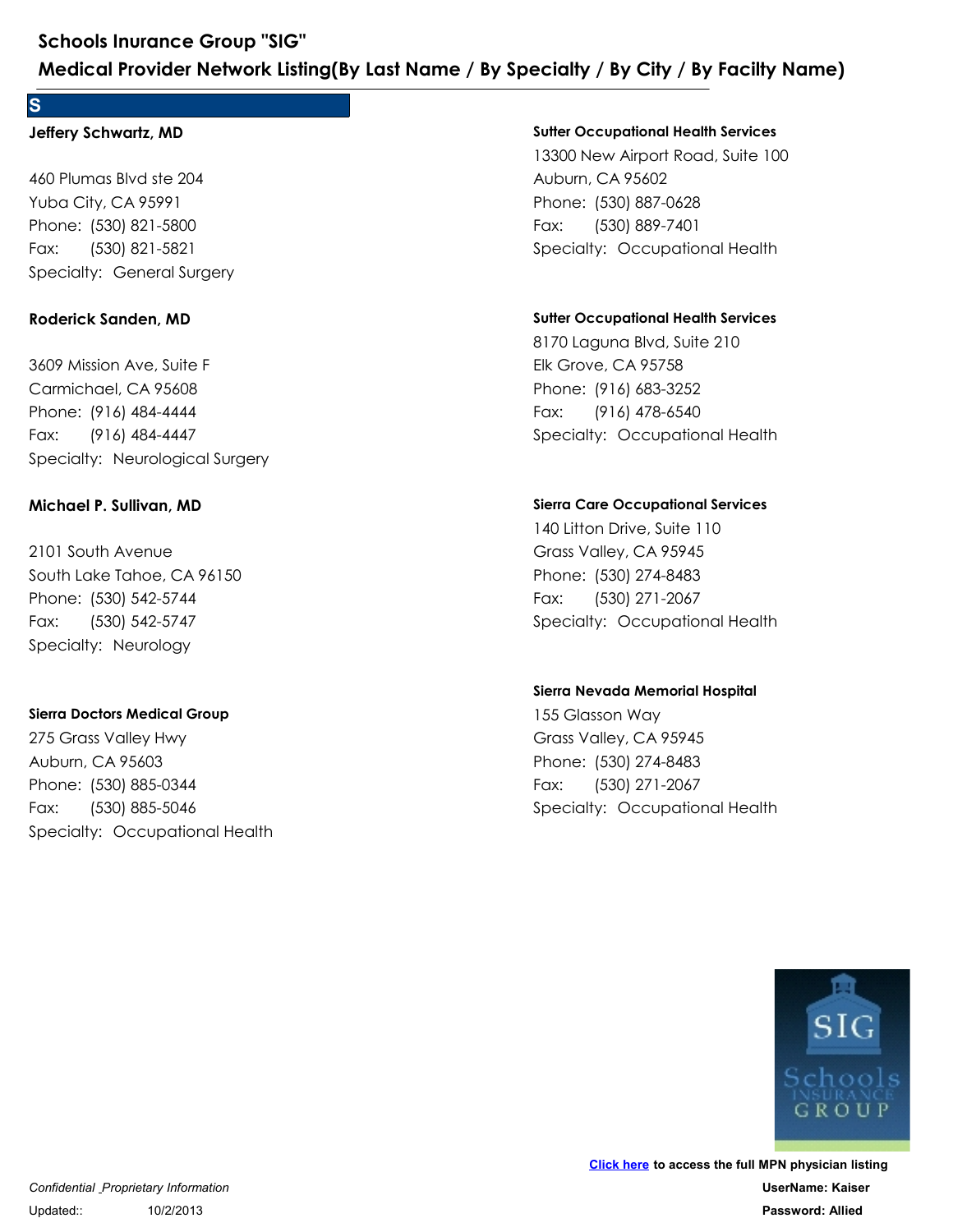#### **Sierra Family Medical Clinic**

15301 Tyler Foote Rd Nevada City, CA 95959 Schools Inurance Group "SIG"<br>
Medical Provider Network Listing(By Last Name<br>
Sierra Family Medical Clinic<br>
15301 Tyler Foote Rd<br>
Nevada City, CA 95959<br>
Phone: (530) 292-4296<br>
Fax: (530) 292-4296<br>
Specialty: Occupational He Schools Inurance Group "SIG"<br>
Medical Provider Network Listing(By<br>
Sierra Family Medical Clinic<br>
15301 Tyler Foote Rd<br>
Nevada City, CA 95959<br>
Phone: (530) 292-3478<br>
Fax: (530) 292-4296<br>
Specialty: Occupational Health Fax: (530) 292-4296 15301 Tyler Foote Rd<br>Nevada City, CA 95959<br>Phone: (530) 292-3478<br>Fax: (530) 292-4296<br>Specialty: Occupational Health<br>Sutter Occupational Health Services<br>11121 Sun Center Drive, Suite A<br>Rancho Cordova, CA 95670<br>Phone: (916)

#### **Sutter Occupational Health Services**

11121 Sun Center Drive, Suite A Rancho Cordova, CA 95670 Phone: (530) 292-3478<br>Fax: (530) 292-4296<br>Specialty: Occupational Health<br>Sutter Occupational Health Services<br>11121 Sun Center Drive, Suite A<br>Rancho Cordova, CA 95670<br>Phone: (916) 635-3570<br>Fax: (916) 852-7910<br>Specialty: Occ Fax: (916) 852-7910 11121 Sun Center Drive, Suite A<br>Rancho Cordova, CA 95670<br>Phone: (916) 635-3570<br>Fax: (916) 852-7910<br>Specialty: Occupational Health<br>Sutter Occupational Health Services<br>Two Medical Plaza, Suite 105<br>Roseville, CA 95661<br>Phone:

#### **Sutter Occupational Health Services**

Two Medical Plaza, Suite 105 Roseville, CA 95661 Phone: (916) 635-3570<br>Fax: (916) 852-7910<br>Specialty: Occupational Health<br>**Sutter Occupational Health Services**<br>Two Medical Plaza, Suite 105<br>Roseville, CA 95661<br>Phone: (916) 797-4700<br>Fax: (916) 797-4701<br>Specialty: Occupatio Fax: (916) 797-4701

#### **Sutter North Medical Group**

460 Plumas Street Yuba City, CA 95991 Phone: (916) 797-4700<br>Fax: (916) 797-4701<br>Specialty: Occupational Health<br>Specialty: Occupational Health<br>Sutter North Medical Group<br>460 Plumas Street<br>Yuba City, CA 95991<br>Phone:<br>Fax:<br>Specialty: Opthamology Phone: Fax:

# **Specialized Orthopedic Surgeons** 635 Anderson Road, Suite 18 Davis, CA 95616 Princesof Crity: Orthopael Sciences<br>
Specialized Orthopedic Surgeons<br>
Specialized Orthopedic Surgeons<br>
635 Anderson Road, Suite 18<br>
Davis, CA 95616<br>
Phone: (530) 771-4000<br>
Fax: (530) 771-4011<br>
Specialty: Orthopaedic Surger **ecialty / By City / By Facilty Name)**<br>Elise Smith-Hoefer, MD<br>Specialized Orthopedic Surgeons<br>635 Anderson Road, Suite 18<br>Davis, CA 95616<br>Phone: (530) 771-4000<br>Fax: (530) 771-4011<br>Specialty: Orthopaedic Surgery **Elise Smith-Hoefer, MD**

Fax: (530) 771-4011

#### **Robert Slater, MD**

1580 Creekside Drive, Suite 100 Folsom, CA 95630 Phone: (530) 771-4000<br>Fax: (530) 771-4011<br>Specialty: Orthopaedic Surgery<br>**Robert Slater, MD**<br>1580 Creekside Drive, Suite 100<br>Folsom, CA 95630<br>Phone: (916) 984-4500<br>Fax: (916) 984-4502<br>Specialty: Orthopaedic Surgery<br>**Randal** 635 Anderson Road, Suite 18<br>
Davis, CA 95616<br>
Phone: (530) 771-4000<br>
Fax: (530) 771-4011<br>
Specialty: Orthopaedic Surgery<br> **Robert Slater, MD**<br>
1580 Creekside Drive, Suite 100<br>
Folsom, CA 95630<br>
Phone: (916) 984-4500<br>
Fax: Fax: (916) 984-4502

#### **Randall Schaefer, MD**

2801 K Street, Suite 505 Sacramento, CA 95816 Phone: (916) 984-4500<br>Fax: (916) 984-4502<br>Specialty: Orthopaedic Surgery<br>**Randall Schaefer, MD**<br>2801 K Street, Suite 505<br>Sacramento, CA 95816<br>Phone: (916) 454-7500<br>Fax: (916) 454-7502<br>Specialty: Orthopaedic Surgery<br>Scott S 1580 Creekside Drive, Suite 100<br>Folsom, CA 95630<br>Phone: (916) 984-4500<br>Fax: (916) 984-4502<br>Specialty: Orthopaedic Surgery<br>**Randall Schaefer, MD**<br>2801 K Street, Suite 505<br>Sacramento, CA 95816<br>Phone: (916) 454-7500<br>Fax: (916 Fax: (916) 454-7502

**Sutter Orthopedics & Surgery** 2725 Capital Avenue, Suite 302 Sacramento, CA 95816 Phone: (916) 454-7500<br>Fax: (916) 454-7502<br>Specialty: Orthopaedic Surgery<br>Scott Smith, MD<br>Sutter Orthopedics & Surgery<br>2725 Capital Avenue, Suite 302<br>Sacramento, CA 95816<br>Phone: (916) 262-9440<br>Fax: (916) 262-9445<br>Specialty: 2801 K Street, Suite 505<br>
Sacramento, CA 95816<br>
Phone: (916) 454-7500<br>
Fax: (916) 454-7502<br>
Specialty: Orthopaedic Surgery<br> **Scott Smith, MD**<br> **Sutter Orthopedics & Surgery**<br>
2725 Capital Avenue, Suite 302<br>
Sacramento, CA Fax: (916) 262-9445 **Scott Smith, MD**

GROUP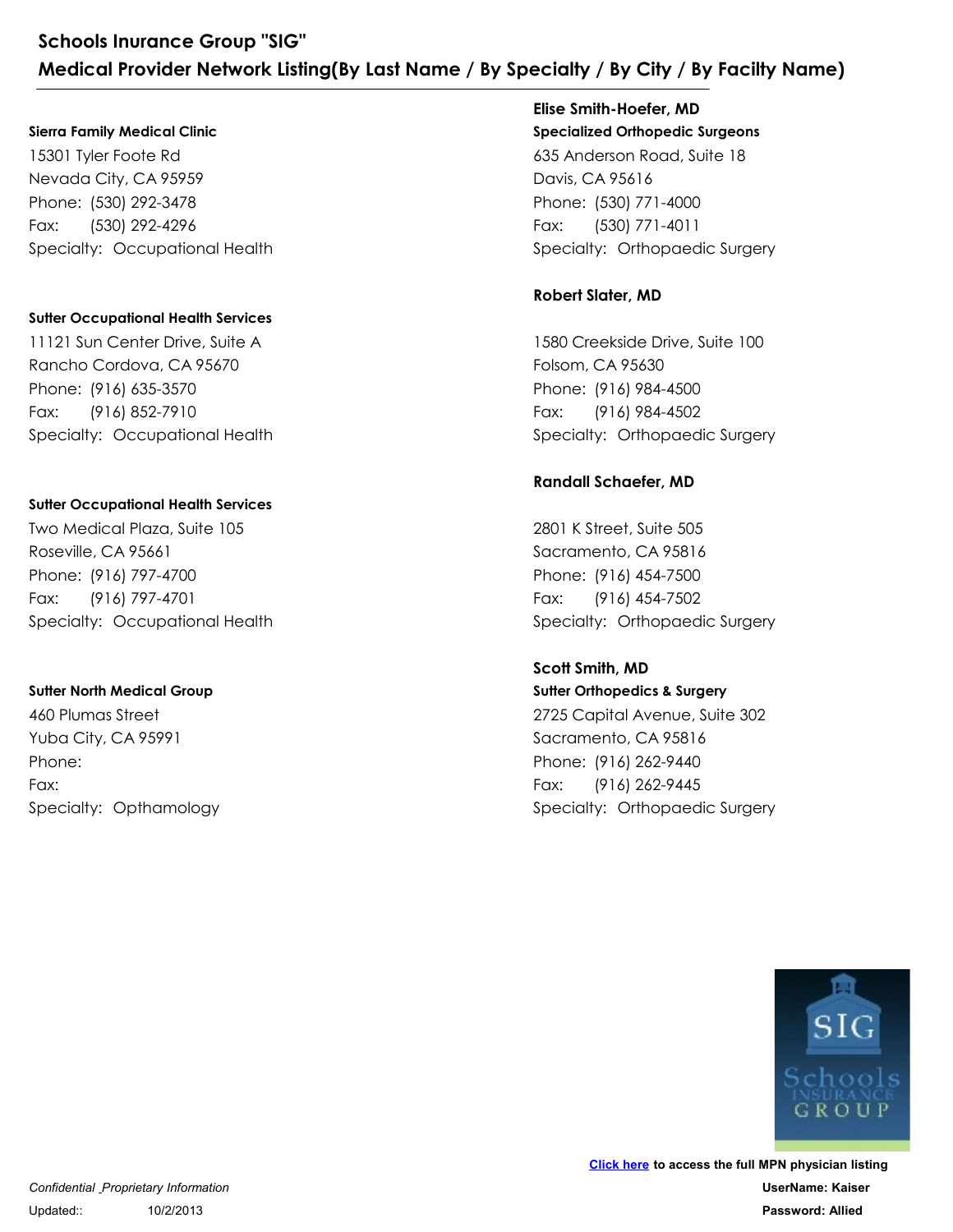#### **Scott Southard, MD**

2158 Jean Avenue South Lake Tahoe, CA 96150 Schools Inurance Group "SIG"<br>
Medical Provider Network Listing(By Last Na<br>
Scott Southard, MD<br>
2158 Jean Avenue<br>
South Lake Tahoe, CA 96150<br>
Phone: (530) 541-4117<br>
Fax: (530) 541-4151<br>
Specialty: Orthopaedic Surgery<br>
Kyle Schools Inurance Group "SIG"<br>
Medical Provider Network Listing(By<br>
Scott Southard, MD<br>
2158 Jean Avenue<br>
South Lake Tahoe, CA 96150<br>
Phone: (530) 541-4117<br>
Fax: (530) 541-4151<br>
Specialty: Orthopaedic Surgery Fax: (530) 541-4151

#### **Kyle Swanson, MD**

**Tahoe Orthopedic & Sports** 212 Elks Point Road Zephyr Cove, NV 89448 Phone: (530) 541-4117<br>Fax: (530) 541-4151<br>Specialty: Orthopaedic Surgery<br>**Kyle Swanson, MD**<br>Tahoe Orthopedic & Sports<br>212 Elks Point Road<br>Zephyr Cove, NV 89448<br>Phone: (530) 541-3100<br>Fax: (530) 541-3016<br>Specialty: Orthopaed 2158 Jean Avenue<br>South Lake Tahoe, CA 96150<br>Phone: (530) 541-4117<br>Fax: (530) 541-4151<br>Specialty: Orthopaedic Surgery<br>**Kyle Swanson, MD**<br>**Tahoe Orthopedic & Sports**<br>212 Elks Point Road<br>Zephyr Cove, NV 89448<br>Phone: (530) 541 Fax: (530) 541-3016

#### **Keith Swanson, MD**

**Tahoe Orthopedic & Sports** 212 Elks Point Road Zephyr Cove, NV 89448 Phone: (530) 541-3100<br>Fax: (530) 541-3100<br>Specialty: Orthopaedic Surgery<br>**Keith Swanson, MD**<br>**Tahoe Orthopedic & Sports**<br>212 Elks Point Road<br>Zephyr Cove, NV 89448<br>Phone: (530) 541-3100<br>Fax: (530) 541-3100<br>Specialty: Orthop 212 Elks Point Road<br>Zephyr Cove, NV 89448<br>Phone: (530) 541-3100<br>Fax: (530) 541-3116<br>Specialty: Orthopaedic Surgery<br>**Keith Swanson, MD**<br>**Tahoe Orthopedic & Sports**<br>212 Elks Point Road<br>Zephyr Cove, NV 89448<br>Phone: (530) 541-Fax: (530) 541-3016 212 Elks Point Road<br>Zephyr Cove, NV 89448<br>Phone: (530) 541-3100<br>Fax: (530) 541-3016<br>Specialty: Orthopaedic Surgery<br>**James Edward Shoemaker, PhD**<br>3009 K Street, Suite 100<br>Sacramento, CA 95816<br>Phone: (916) 443-0974<br>Fax: (916

#### **James Edward Shoemaker, PhD**

3009 K Street, Suite 100 Sacramento, CA 95816 Phone: (530) 541-3100<br>Pax: (530) 541-3100<br>Specialty: Orthopaedic Surgery<br>James Edward Shoemaker, PhD<br>3009 K Street, Suite 100<br>Sacramento, CA 95816<br>Phone: (916) 443-0974<br>Fax: (916) 254-0112<br>Specialty: Psychology Fax: (916) 254-0112

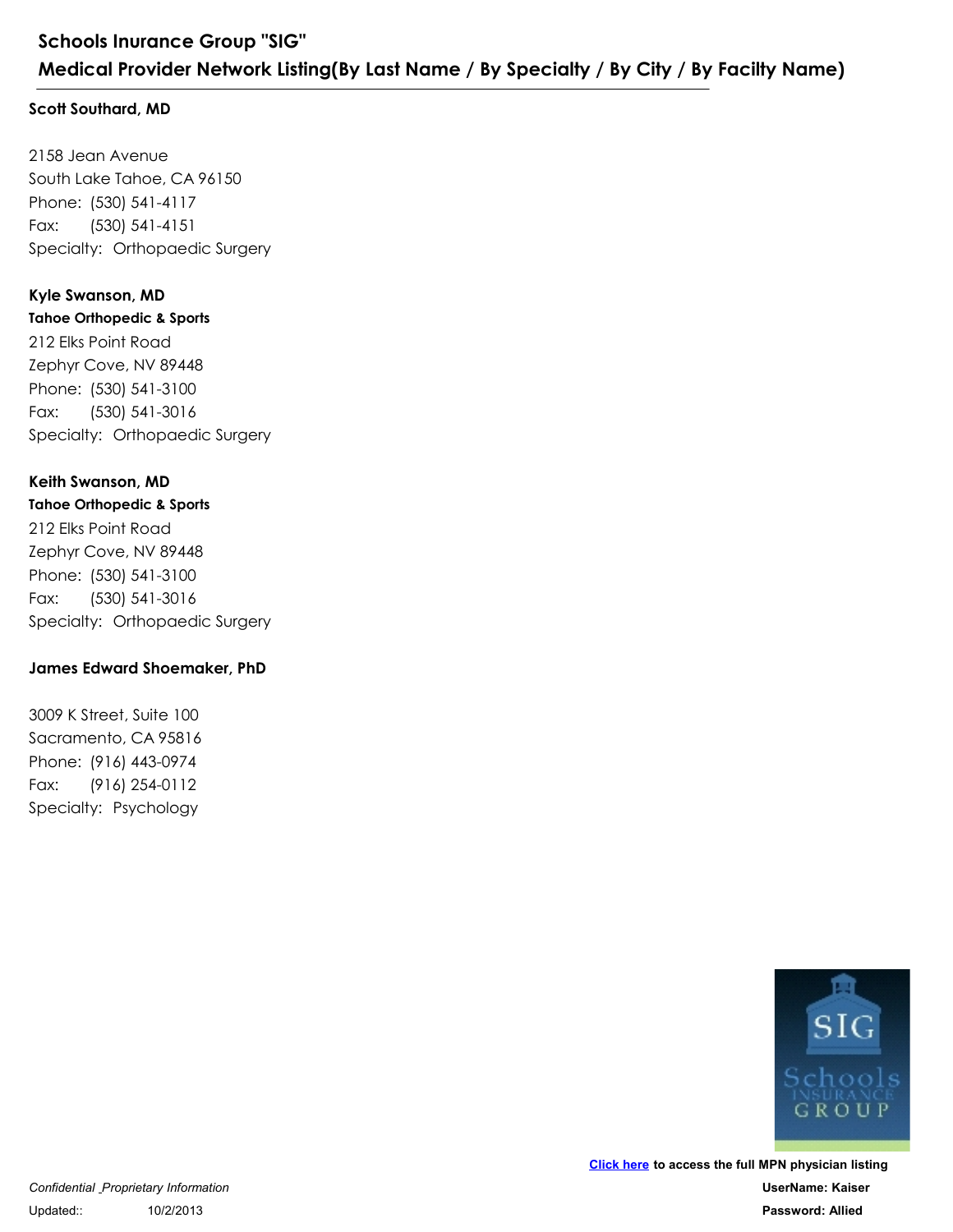## **T**

**Family Acupuncture Clinic** 4220 H Street Sacramento, CA 95819 Schools Inurance Group "SIG"<br>
Medical Provider Network Listing(By Last<br>
T<br>
Connie Taylor, LAC<br>
Family Acupuncture Clinic<br>
4220 H Street<br>
Sacramento, CA 95819<br>
Phone: (916) 452-5170<br>
Fax: (916) 452-5171<br>
Specialty: Acupunct Schools Inurance Group "SIG"<br>
Medical Provider Network Listing(By<br>
T<br>
Connie Taylor, LAC<br>
Family Acupuncture Clinic<br>
4220 H Street<br>
Sacramento, CA 95819<br>
Phone: (916) 452-5170<br>
Fax: (916) 452-5171<br>
Specialty: Acupuncture Fax: (916) 452-5171 **Connie Taylor, LAC**

#### **Truckee-Tahoe Medical Group**

925 No Lake Blvd, Suite 102B Tahoe City, CA 96145 Phone: (916) 452-5170<br>Fax: (916) 452-5171<br>Specialty: Acupuncture<br>Truckee-Tahoe Medical Group<br>925 No Lake Blvd, Suite 102B<br>Tahoe City, CA 96145<br>Phone: (530) 581-8864<br>Fax: (503) 583-1826<br>Specialty: Occupational Health 4220 H Street<br>Sacramento, CA 95819<br>Phone: (916) 452-5170<br>Fax: (916) 452-5171<br>Specialty: Acupuncture<br>Truckee-Tahoe Medical Group<br>925 No Lake Blvd, Suite 102B<br>Tahoe City, CA 96145<br>Phone: (530) 581-8864<br>Fax: (503) 583-1826<br>Sp Fax: (503) 583-1826

#### **Tahoe WoRX Occupational Health (formerly Tahoe Forest)**

10956 Donner Pass Road, Suite 230 Truckee, CA 96161 Phone: (530) 581-8864<br>Fax: (503) 581-8864<br>Specialty: Occupational Health<br>**Tahoe WoRX Occupational Health (formerly Tahoe Forest)**<br>10956 Donner Pass Road, Suite 230<br>Truckee, CA 96161<br>Phone: (530) 582-3277<br>Fax: (530) 550-054 925 No Lake Blvd, Suite 102B<br>Tahoe City, CA 96145<br>Phone: (530) 581-8864<br>Fax: (503) 583-1826<br>Specialty: Occupational Health<br>**Tahoe WoRX Occupational Health (formerly Taho**<br>10956 Donner Pass Road, Suite 230<br>Truckee, CA 96161 Fax: (530) 550-0544

#### **Richard Tortosa, MD**

**North Valley Orthopedic & Hand Surgery** 370 Del Norte Avenue, Suite 201 Yuba City, CA 95991 Phone: (530) 582-3277<br>Fax: (530) 550-0544<br>Specialty: Occupational Health<br>**Richard Tortosa, MD**<br>**Richard Tortosa, MD**<br>**North Valley Orthopedic & Hand Surgery**<br>370 Del Norte Avenue, Suite 201<br>Yuba City, CA 95991<br>Phone: (530) 10956 Donner Pass Road, Suite 230<br>Truckee, CA 96161<br>Phone: (530) 582-3277<br>Fax: (530) 550-0544<br>Specialty: Occupational Health<br>**Richard Tortosa, MD**<br>**North Valley Orthopedic & Hand Surgery**<br>370 Del Norte Avenue, Suite 201<br>Yu Fax: (530) 671-4265

#### **David Teicheira, MD**

83 Scripps Drive, Suite 310 Sacramento, CA 95825 Pair Cally / By City / By Facilty Name)<br>
David Teicheira, MD<br>
83 Scripps Drive, Suite 310<br>
Sacramento, CA 95825<br>
Phone: (916) 923-0900<br>
Fax: (916) 923-0901<br>
Specialty: Pain Management<br>
Steve Tristant, DPM **ecialty / By City / By Facilty Name)**<br>David Teicheira, MD<br>83 Scripps Drive, Suite 310<br>Sacramento, CA 95825<br>Phone: (916) 923-0900<br>Fax: (916) 923-0901<br>Specialty: Pain Management Fax: (916) 923-0901 83 Scripps Drive, Suite 310<br>Sacramento, CA 95825<br>Phone: (916) 923-0900<br>Fax: (916) 923-0901<br>Specialty: Pain Management<br>**Steve Tristant, DPM**<br>7622 Auburn Blvd<br>Citrus Heights, CA 95610<br>Phone: (916) 722-6163<br>Fax: (916) 729-930

#### **Steve Tristant, DPM**

7622 Auburn Blvd Citrus Heights, CA 95610 Phone: (916) 923-0900<br>Fax: (916) 923-0901<br>Specialty: Pain Management<br>**Steve Tristant, DPM**<br>7622 Auburn Blvd<br>Citrus Heights, CA 95610<br>Phone: (916) 722-6163<br>Fax: (916) 729-9306<br>Specialty: Podiatry Fax: (916) 729-9306

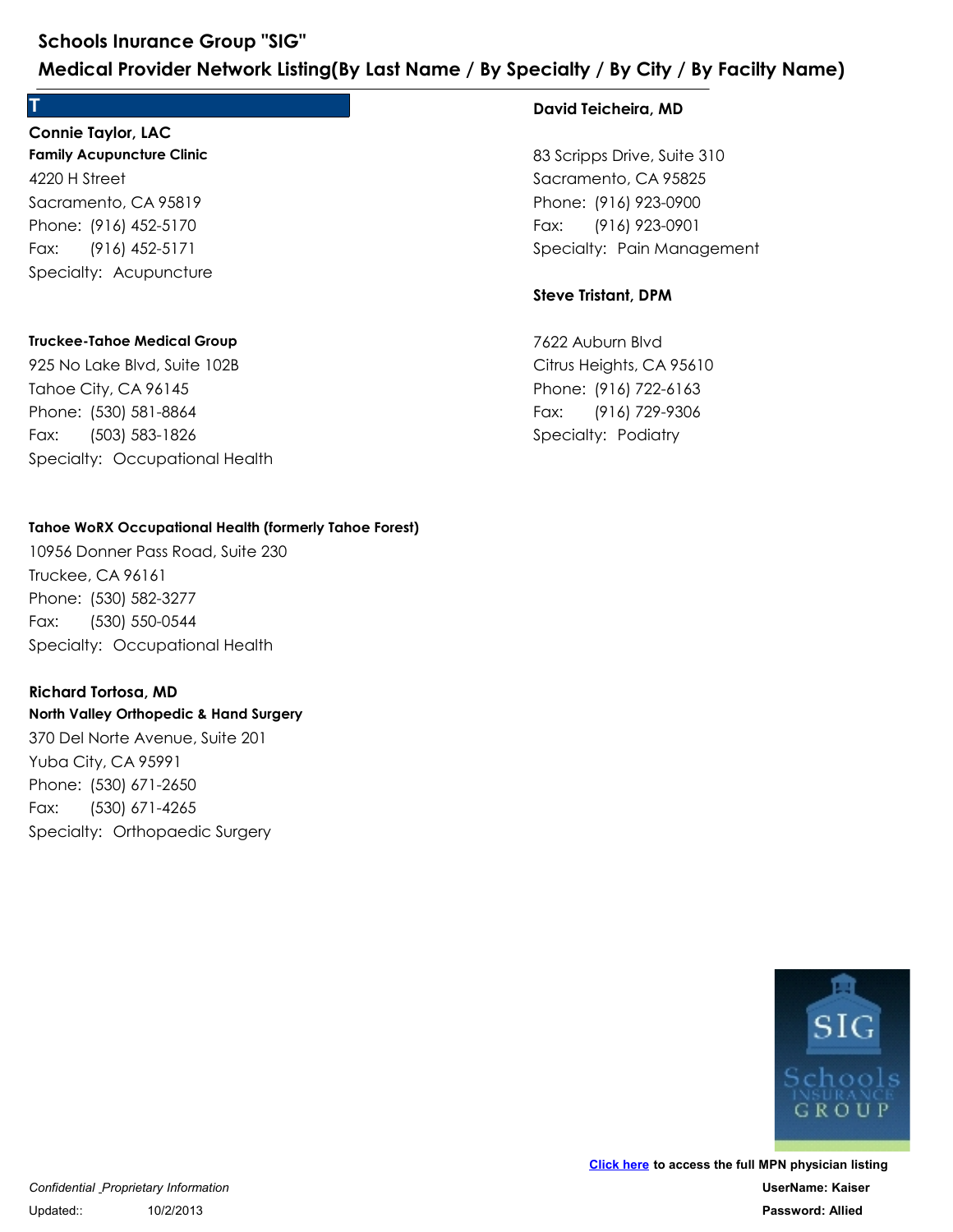**U**

#### **US Health Works**

2305 Sunset Blvd. Rocklin, CA 95765 Schools Inurance Group "SIG"<br>
Medical Provider Network Listing(By Last Name<br>
U<br>
US Health Works<br>
2305 Sunset Blvd.<br>
Rocklin, CA 95765<br>
Phone: (916) 632-9706<br>
Fax: (916) 632-9706<br>Specialty: Occupational Health Schools Inurance Group "SIG"<br>
Medical Provider Network Listing(By<br>
U<br>
US Health Works<br>
2305 Sunset Blvd.<br>
Rocklin, CA 95765<br>
Phone: (916) 632-9606<br>
Fax: (916) 632-9706<br>
Specialty: Occupational Health Fax: (916) 632-9706 2305 Sunset Blvd.<br>Rocklin, CA 95765<br>Phone: (916) 632-9606<br>Fax: (916) 632-9706<br>Specialty: Occupational Health<br>**US Health Works**<br>3680 Industrial Blvd., #550-H<br>Sacramento, CA 95691<br>Phone: (916) 373-7575<br>Fax: (916) 373-1555<br>Sp

#### **US Health Works**

3680 Industrial Blvd., #550-H Sacramento, CA 95691 Phone: (916) 632-9606<br>Fax: (916) 632-9706<br>Specialty: Occupational Health<br>US Health Works<br>3680 Industrial Blvd., #550-H<br>Sacramento, CA 95691<br>Phone: (916) 373-7575<br>Fax: (916) 373-1555<br>Specialty: Occupational Health Fax: (916) 373-1555 3680 Industrial Blvd., #550-H<br>Sacramento, CA 95691<br>Phone: (916) 373-7575<br>Fax: (916) 373-1555<br>Specialty: Occupational Health<br>US Health Works<br>9261 Folsom Blvd., Suite 200<br>Sacramento, CA 95826<br>Phone: (916) 364-1733<br>Fax: (916)

#### **US Health Works**

9261 Folsom Blvd., Suite 200 Sacramento, CA 95826 Phone: (916) 373-7575<br>Fax: (916) 373-1555<br>Specialty: Occupational Health<br>US Health Works<br>9261 Folsom Blvd., Suite 200<br>Sacramento, CA 95826<br>Phone: (916) 364-1733<br>Fax: (916) 964-5255<br>Specialty: Occupational Health Fax: (916) 964-5255 9261 Folsom Blvd., Suite 200<br>Sacramento, CA 95826<br>Phone: (916) 364-1733<br>Fax: (916) 964-5255<br>Specialty: Occupational Health<br>US Health Works<br>1675 Alhambra Blvd, Suite B<br>Sacramento, CA 95816<br>Phone: (916) 451-4580<br>Fax: (916) 4

#### **US Health Works**

1675 Alhambra Blvd, Suite B Sacramento, CA 95816 Phone: (916) 364-1733<br>Fax: (916) 964-5255<br>Specialty: Occupational Health<br>US Health Works<br>1675 Alhambra Blvd, Suite B<br>Sacramento, CA 95816<br>Phone: (916) 451-4580<br>Fax: (916) 451-3119<br>Specialty: Occupational Health Fax: (916) 451-3119

#### **Urgent Care Center of Folsom**

1600 Creekside Drive, Suite 1400 Folsom, CA 95630 Paring / By City / By Facilty Name)<br>Paring Care Center of Folsom<br>1600 Creekside Drive, Suite 1400<br>Folsom, CA 95630<br>Phone: (916) 984-8244<br>Fax: (916) 984-8206<br>Specialty: Urgent Care Prince Carlotted Mannes<br>
Prince Carlotted Mannes<br>
Urgent Care Center of Folsom<br>
1600 Creekside Drive, Suite 1400<br>
Folsom, CA 95630<br>
Phone: (916) 984-8244<br>
Fax: (916) 984-8206<br>
Specialty: Urgent Care Fax: (916) 984-8206

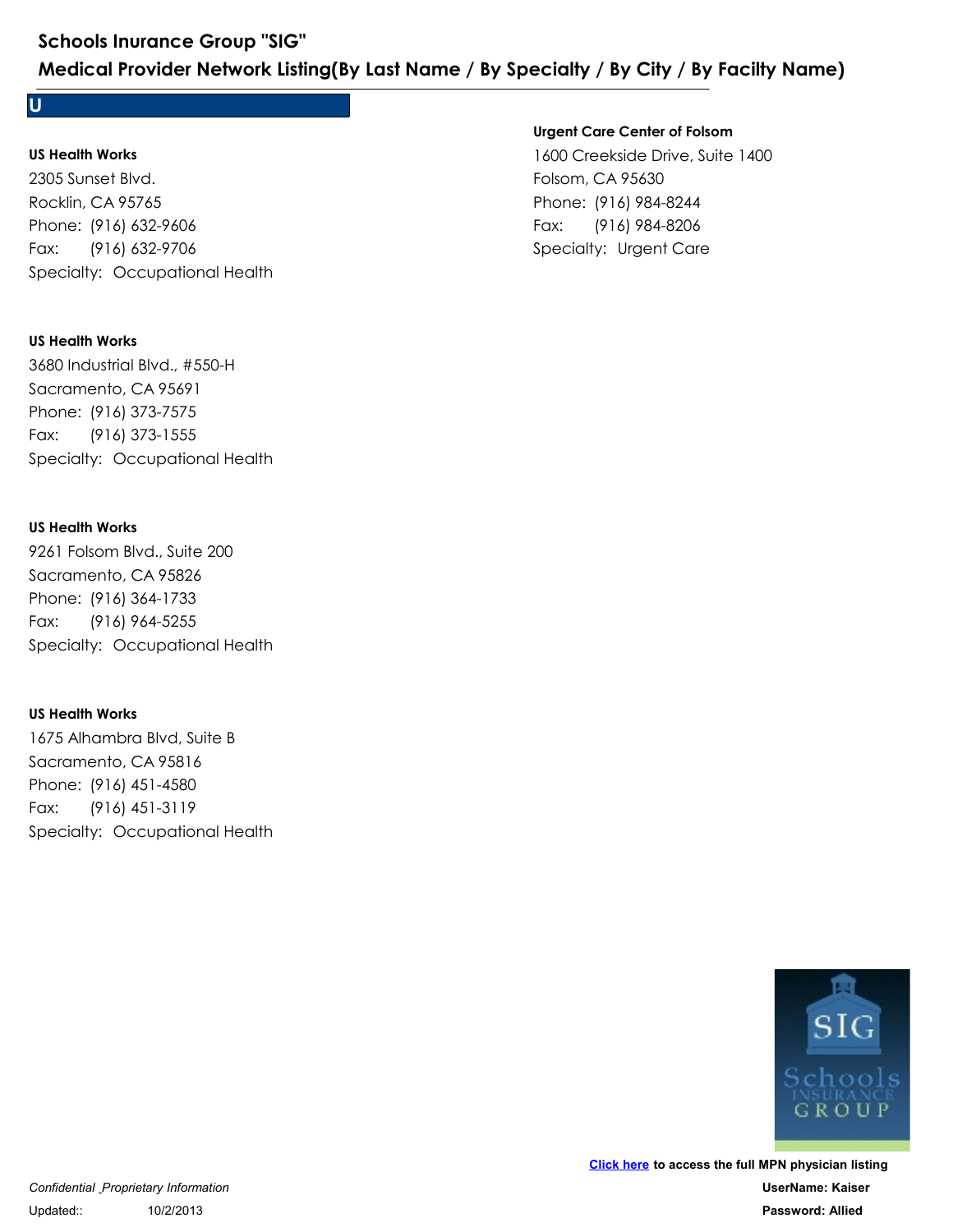### **V**

## **Robert Vogel, MD**

**North Valley Orthopedic & Hand Surgery** 370 Del Norte Avenue, Suite 201 Yuba City, CA 95991 Schools Inurance Group "SIG"<br>
Medical Provider Network Listing(By Last Na<br>
V<br>
Robert Vogel, MD<br>
North Valley Orthopedic & Hand Surgery<br>
370 Del Norte Avenue, Suite 201<br>
Yuba City, CA 95991<br>
Phone: (530) 671-2650<br>
Fax: (530 Schools Inurance Group "SIG"<br>
Medical Provider Network Listing(By<br>
V<br>
Robert Vogel, MD<br>
North Valley Orthopedic & Hand Surgery<br>
370 Del Norte Avenue, Suite 201<br>
Yuba City, CA 95991<br>
Phone: (530) 671-2650<br>
Fax: (530) 671-42 Fax: (530) 671-4265 370 Del Norte Avenue, Suite 201<br>Yuba City, CA 95991<br>Phone: (530) 671-2650<br>Fax: (530) 671-4265<br>Specialty: Orthopaedic Surgery<br>**Gerri Vogelsang, PT**<br>Suiter Occupational Health Services<br>11121 Sun Center Drive, Suite A<br>Rancho

#### **Gerri Vogelsang, PT**

#### **Sutter Occupational Health Services**

11121 Sun Center Drive, Suite A Rancho Cordova, CA 95670 Phone: (530) 671-2650<br>Fax: (530) 671-265<br>Specialty: Orthopaedic Surgery<br>**Gerri Vogelsang, PT**<br>**Surter Occupational Health Services**<br>11121 Sun Center Drive, Suite A<br>Rancho Cordova, CA 95670<br>Phone: (916) 565-8695<br>Fax: (916) Fax: (916) 852-7910

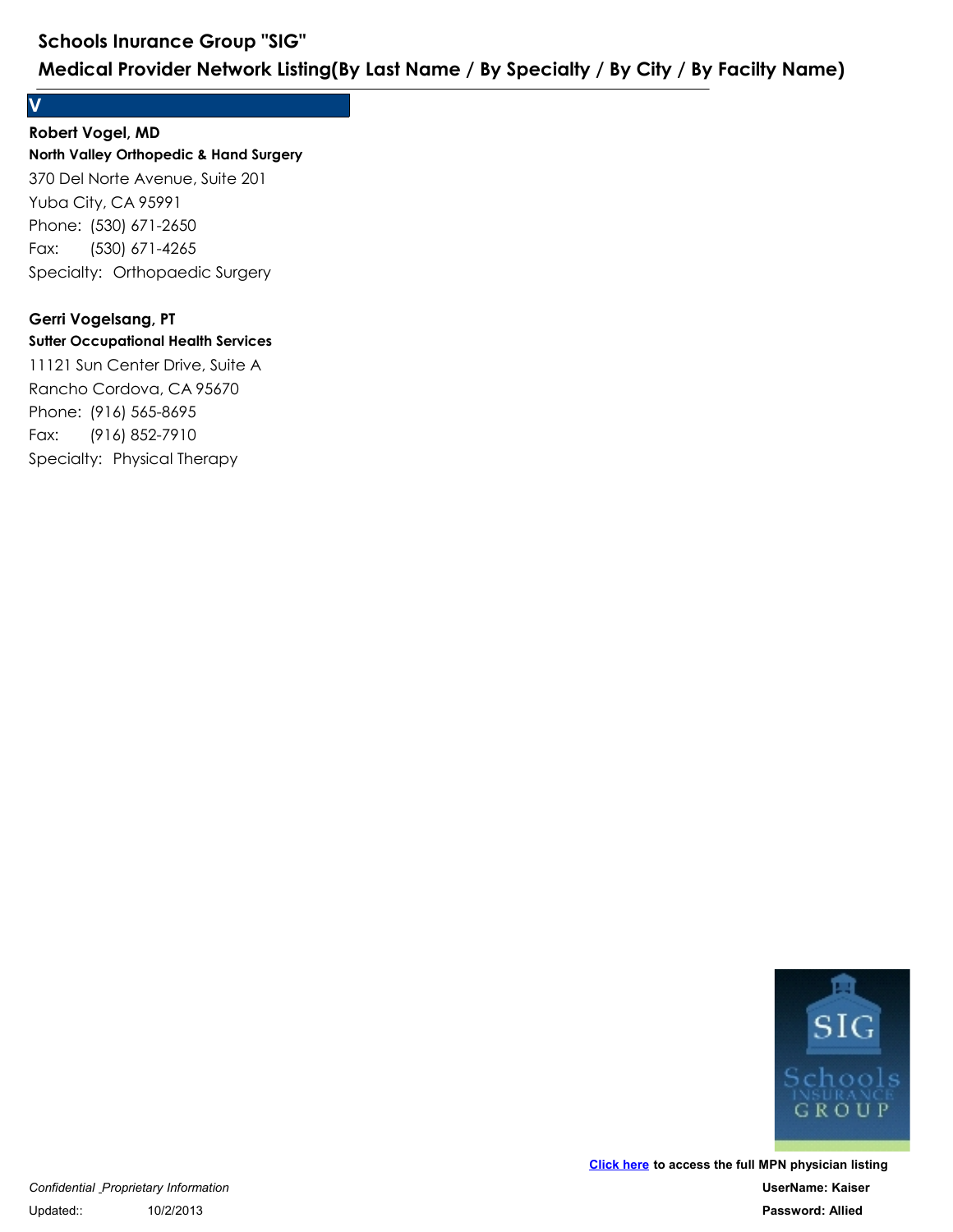#### **W**

#### **Warren Chiropractic Scott Warren, DC**

1650 Lead Hill Blvd. Roseville, CA 95678 Schools Inurance Group "SIG"<br>
Medical Provider Network Listing(By Last<br>
W<br>
Scott Warren, DC<br>
Warren Chiropractic<br>
1650 Lead Hill Blvd.<br>
Roseville, CA 95678<br>
Phone: (916) 784-2454<br>
Fax: (916) 784-0454<br>
Specialty: Chiropract Schools Inurance Group "SIG"<br>
Medical Provider Network Listing(By<br>
W<br>
Scott Warren, DC<br>
Warren Chiropractic<br>
1650 Lead Hill Blvd.<br>
Roseville, CA 95678<br>
Phone: (916) 784-2454<br>
Fax: (916) 784-0454<br>
Specialty: Chiropractic Fax: (916) 784-0454

## **Ben Williams III, MD**

**Sierra Orthopedics & Sports Medicine** 11720 Education Street, Suite 2 Auburn, CA 95602 Phone: (916) 784-2454<br>Fax: (916) 784-0454<br>Specialty: Chiropractic<br>**Ben Williams III, MD**<br>**Sierra Orthopedics & Sports Medicine**<br>11720 Education Street, Suite 2<br>Auburn, CA 95602<br>Phone: (530) 823-2523<br>Fax: (530) 823-2526<br>Spe 1650 Lead Hill Blvd.<br>
Roseville, CA 95678<br>
Phone: (916) 784-2454<br>
Fax: (916) 784-0454<br>
Specialty: Chiropractic<br> **Ben Williams III, MD**<br> **Sierra Orthopedics & Sports Medicine**<br>
11720 Education Street, Suite 2<br>
Auburn, CA 95 Fax: (530) 823-2526 Phone: (530) 823-2523<br>Fax: (530) 823-2526<br>Specialty: Orthopaedic Surgery<br>**Geoffrey Jr. Wiedeman, MD**<br>**Hand Surgery Associates**<br>1201 Alhambra Blvd. #410<br>Sacramento, CA 95816<br>Phone: (916) 457-4263<br>Fax: (916) 731-7809<br>Special 11720 Education Street, Suite 2<br>
Auburn, CA 95602<br>
Phone: (530) 823-2523<br>
Fax: (530) 823-2526<br>
Specialty: Orthopaedic Surgery<br> **Geoffrey Jr. Wiedeman, MD**<br> **Hand Surgery Associates**<br>
1201 Alhambra Blvd. #410<br>
Sacramento, C

## **Geoffrey Jr. Wiedeman, MD**

### **Hand Surgery Associates** 1201 Alhambra Blvd. #410 Sacramento, CA 95816

Fax: (916) 731-7809

## **Christopher Wilson, MD**

**Hand Surgery Associates** 1201 Alhambra Blvd. #410 Sacramento, CA 95816 Phone: (916) 457-4263<br>Fax: (916) 731-7809<br>Specialty: Orthopaedic Surgery<br>**Christopher Wilson, MD**<br>**Hand Surgery Associates**<br>1201 Alhambra Blvd. #410<br>Sacramento, CA 95816<br>Phone: (916) 457-4263<br>Fax: (916) 731-7809<br>Specialty: 1201 Alhambra Blvd. #410<br>Sacramento, CA 95816<br>Phone: (916) 457-4263<br>Fax: (916) 731-7809<br>Specialty: Orthopaedic Surgery<br>**Christopher Wilson, MD**<br>**Hand Surgery Associates**<br>1201 Alhambra Blvd. #410<br>Sacramento, CA 95816<br>Phone: Fax: (916) 731-7809

## **Sacramento Knee & Sports Medicine** 2801 K Street, Suite 310 Sacramento, CA 95816 **Ecialty / By City / By Facilty Name)**<br> **Stephen Weber, MD**<br> **Sacramento Knee & Sports Medicine**<br>
2801 K Street, Suite 310<br>
Sacramento, CA 95816<br>
Phone: (916) 454-6677<br>
Fax: (916) 733-8741<br>
Specialty: Orthopaedic Surgery **ecialty / By City / By Facilty Name)**<br>Stephen Weber, MD<br>Sacramento Knee & Sports Medicine<br>2801 K Street, Suite 310<br>Sacramento, CA 95816<br>Phone: (916) 454-6677<br>Fax: (916) 733-8741<br>Specialty: Orthopaedic Surgery Fax: (916) 733-8741 **Stephen Weber, MD**